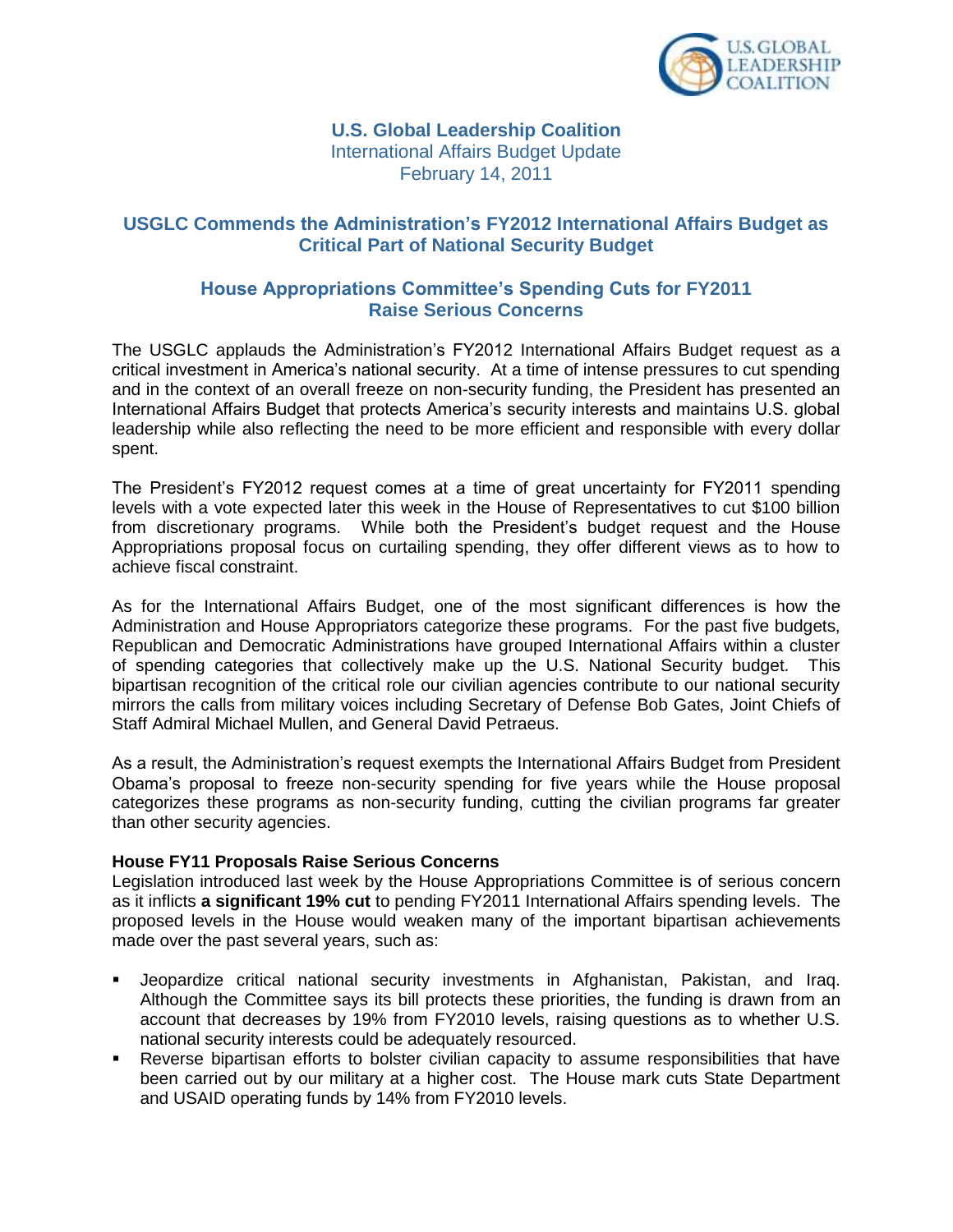

- Diminish America's ability to uphold its moral obligation by responding quickly and effectively to global disasters, such as the Haiti earthquake last year. The House mark reduces U.S. humanitarian assistance programs by 41% from FY2010 amounts.
- Cripple the Feed the Future Initiative, a food security investment that will help populations lift themselves out of poverty and reduce the need for foreign aid in the future.
- Endanger lives by reducing resources for global health programs by 11%.
- **Constrain U.S. leadership and limit the ability to leverage resources from other nations that** address common global challenges by cutting multilateral investments by 63% from FY2010.

### **FY12 Request Highlights Savings from Military Drawdown**

As part of the Administration's \$3.73 trillion FY2012 Budget, the International Affairs request for the first time is divided into two parts that mirror how the Defense Department has organized its budget for several years. The request includes a "core" budget and an "Overseas Contingency Operations (OCO)" account, separating the core programs from those aspects of the budget that address extraordinary, temporary expenses related to the growing civilian responsibilities in the Frontline states of Afghanistan, Pakistan, and Iraq.

The most significant aspect to this new framework is the whole-of-government savings from the combined military-civilian OCO funds. As civilian efforts ramp up in the Frontline states, Department of Defense (DOD) resource needs fall dramatically. As a result, total OCO funding will decline by 25%, or \$41 billion, from FY2010 levels.

The \$53.1 billion "core" budget, by far the largest component, would increase by only 3.1% in FY2012 compared with the FY2010 base appropriation. The second component – the Overseas Contingency Operations (OCO) account -- includes \$8.7 billion reflecting major policy shifts related to the transfer of substantial responsibilities from DOD to the State Department in these countries. The \$3.6 billion increase (+70%) from FY2010 levels, however, is almost entirely (\$3.3 billion) the result of shifting responsibilities and budget authority from the Pentagon to the State Department and USAID for police training in Iraq, building counterinsurgency capacity in Pakistan, and bolstering State's ability to operate more extensively with adequate security in Iraq as U.S. military forces withdraw.

**The entire increase for the International Affairs Budget represents a mere 0.14% of the overall FY12 Budget request**. Putting this in perspective:

- The entire International Affairs Budget is a mere **1.7%** of the total FY2012 Budget.
- **As both Republican and Democratic** Administrations have done the past four years, the International Affairs Budget, along with Defense, Homeland Security and Veterans Affairs, is included as part of the broader U.S. National Security budget, representing **7.1%** of that total.
- At this level of funding, the International Affairs Budget represents only **0.38%** of GDP.

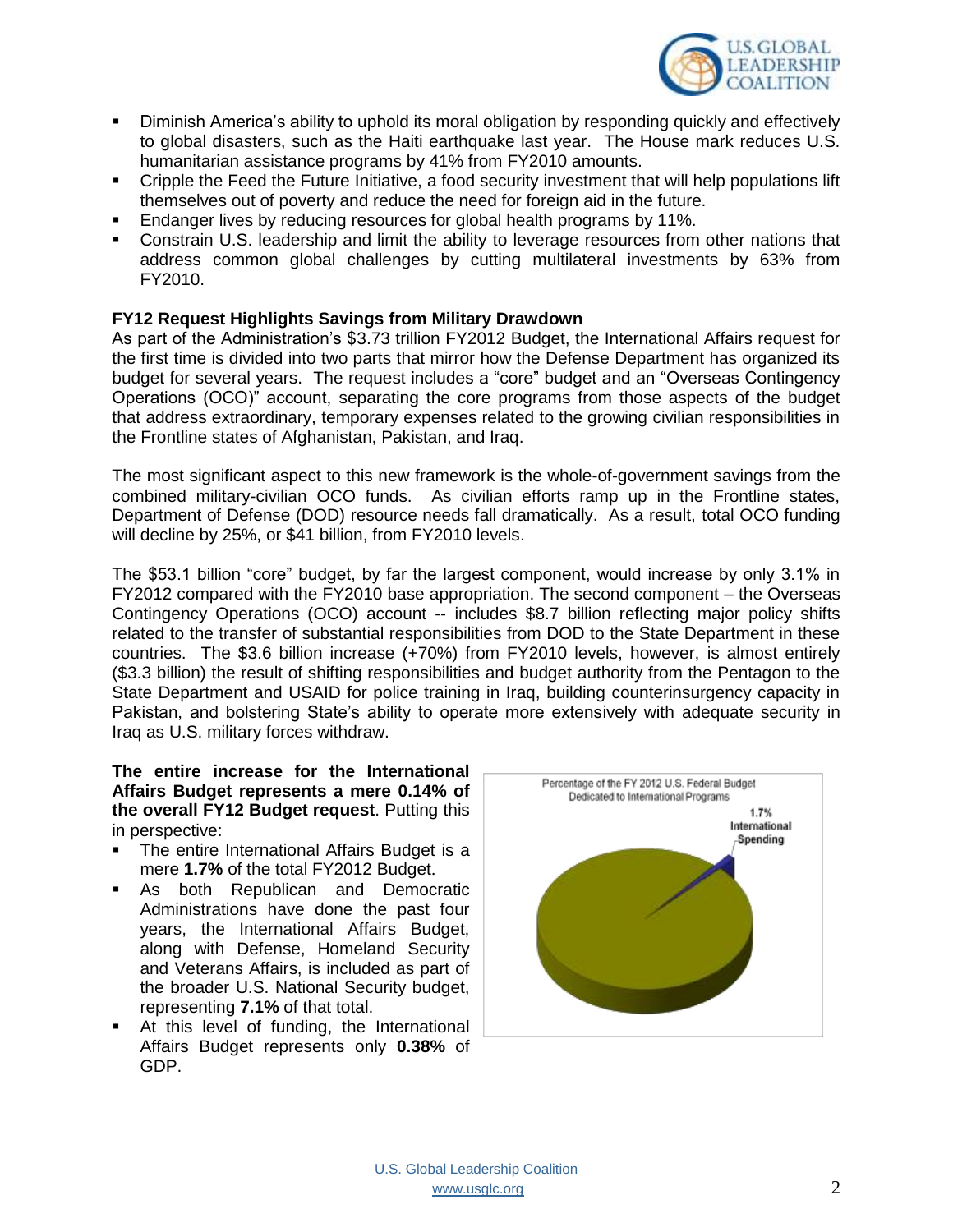

### **About This Update**

The USGLC will continue to update this analysis as additional information becomes available in the coming weeks on both the Administration's FY2012 request and congressional action on FY2011 appropriations. In the meantime, unless otherwise noted, budget comparisons are based on the FY2012 request relative to the FY2010 enacted base appropriation, which consists of the regular appropriation bill, supplementals for the Frontline states, and "forward funding" that was appropriated in FY2009, but intended for FY2010 requirements.

### **Included in this Update:**

- 1. USGLC Statement
- 2. Methodology of Budget Update
- 3. Overview: FY2011 Appropriations Battle
- 4. Overview: FY2012 Request
- 5. Highlights: FY2012 Request
- 6. Notable Programs & Reforms
- 7. Account-by-Account Detail of Core Request
- 8. Additional Information and Resources



### **1. USGLC STATEMENT ON THE PRESIDENT'S FY 2012 BUDGET REQUEST**

The USGLC applauds the Administration for continuing its commitment to increase investments in the U.S. International Affairs Budget. In a time of very constrained funding, the President's request strongly reinforces the on-going bipartisan commitment of Congress and the Administration to invest in the non-military tools of development and diplomacy that are essential to strengthening our national security, spurring economic growth, and demonstrating our humanitarian values. The FY2012 International Affairs Budget is a cost-effective investment in protecting America's national interests, and we urge Congress to fully support the request.

A fraction of U.S. spending totaling 1.7% of the total federal budget, the FY12 International Affairs Budget request is critical to deterring threats before they reach America's shores, responding to humanitarian crises, and creating jobs here in the U.S. by building new business markets overseas. **USGLC Honorary Chair and former Secretary of State Colin L. Powell**  stated that "To meet the global challenges our nation faces, today, we must invest in our diplomatic and development resources. Even though budgets are tight, I support the President for recognizing the International Affairs budget as a critical part of our national security funding."

The Administration's modest increases for the International Affairs Budget are a solid investment in our national and economic security for the American people. Most of the increases reflect the growing role for civilian operations in the frontline states of Afghanistan, Iraq and Pakistan in coordination with our military. Many other programs within the budget received little or no increase, and even some decreases.

*Click [here](http://www.usglc.org/2011/02/14/usglc-calls-on-congress-to-support-president%E2%80%99s-fy-2012-international-affairs-budget-request/) to read the full USGLC press release and other statements of support.*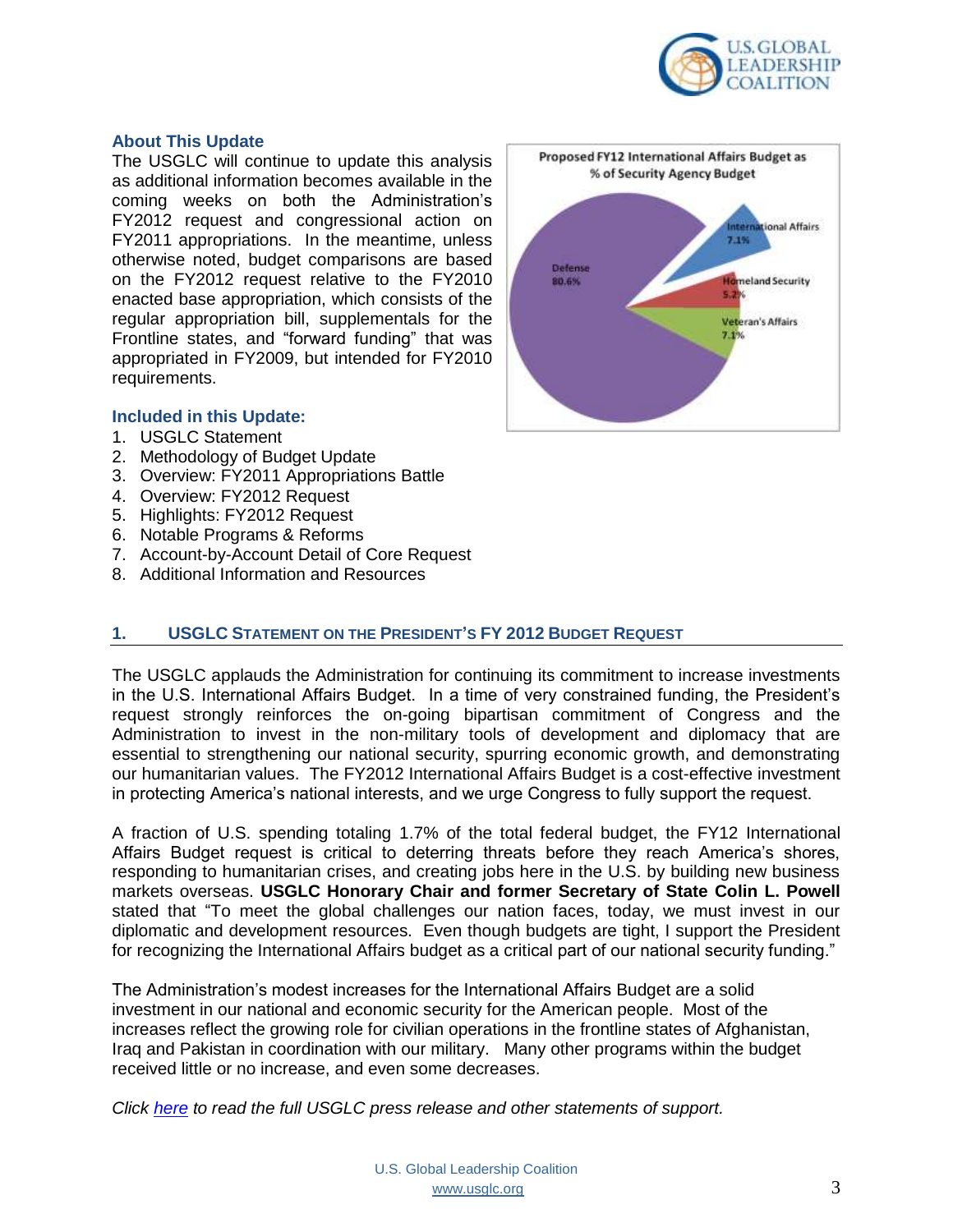

### **2. METHODOLOGY OF USGLC BUDGET UPDATE**

Each year when the White House releases its budget request for the next year, there are frequently new initiatives, changes in accounting methodologies, and other anomalies that can make clear-cut comparisons between years difficult and confusing. The FY2012 proposal is no exception, and in some ways the ability to draw solid conclusions this year about how the budget stacks up with past spending is even more complicated than usual.

The difficulty in budget comparisons this year is largely due to three factors:

- 1. No appropriation for FY2011 has been enacted making comparisons with current year spending tentative and in some ways misleading;
- 2. The creation of the Overseas Contingency Operations (OCO) account in the FY12 request and treatment of Frontline state resources separate from "core" or continuing International Affairs activities; and
- 3. Differing and complicated methodologies for determining a comparative baseline in FY2010 (the most recently enacted appropriation).

Moreover, the Administration and the House are at odds over where to place the International Affairs Budget within the broad discretionary categories of Security and Non-Security funding, something that has significant implications for how International Affairs spending is treated in today's constrained resource environment.

Total International Affairs resources in FY2010 came from multiple sources:

- The bulk were approved as part of a regular omnibus spending measure;
- Additional \$6.3 billion in supplemental appropriations for Frontline states, Haiti earthquake relief, and other unexpected needs;
- In FY2009 Congress provided an additional \$1.8 billion in what was called "forward funding" for the FY2010 International Affairs Budget. These funds were intended to fill resource gaps anticipated for FY2010 regarding military assistance for Israel and other security-related requirements.

Because of these multiple funding streams for FY2010, there are differing methodologies for determining the FY2010 baseline. The most accurate base methodology would be to combine the omnibus amount, continuing needs funded in the supplemental (but not one-time needs such as for Haiti), and forward funding from FY2009. Consequently, all comparisons in this assessment are made to an FY2010 base that includes \$51.0 billion from the omnibus appropriation, \$3.7 billion from supplementals that are largely for Frontline states, and \$1.8 billion in forward funding totaling \$56.5 billion. This base includes both the Core and OCO amounts. For the discussion in this brief, nearly all comparisons of the FY2012 request are drawn against the enacted FY2010 base and references FY2011 only when appropriate.

### **3. OVERVIEW: FY11 APPROPRIATIONS BATTLE**

The FY12 Budget request comes out at the exact same time that the House of Representatives is tackling the unfinished FY11 Appropriations. The result is a complicated set of numbers and political posturing – with agreement on the need to scale back spending, but vastly different stories on how to achieve fiscal discipline. The story of the International Affairs Budget is no exception.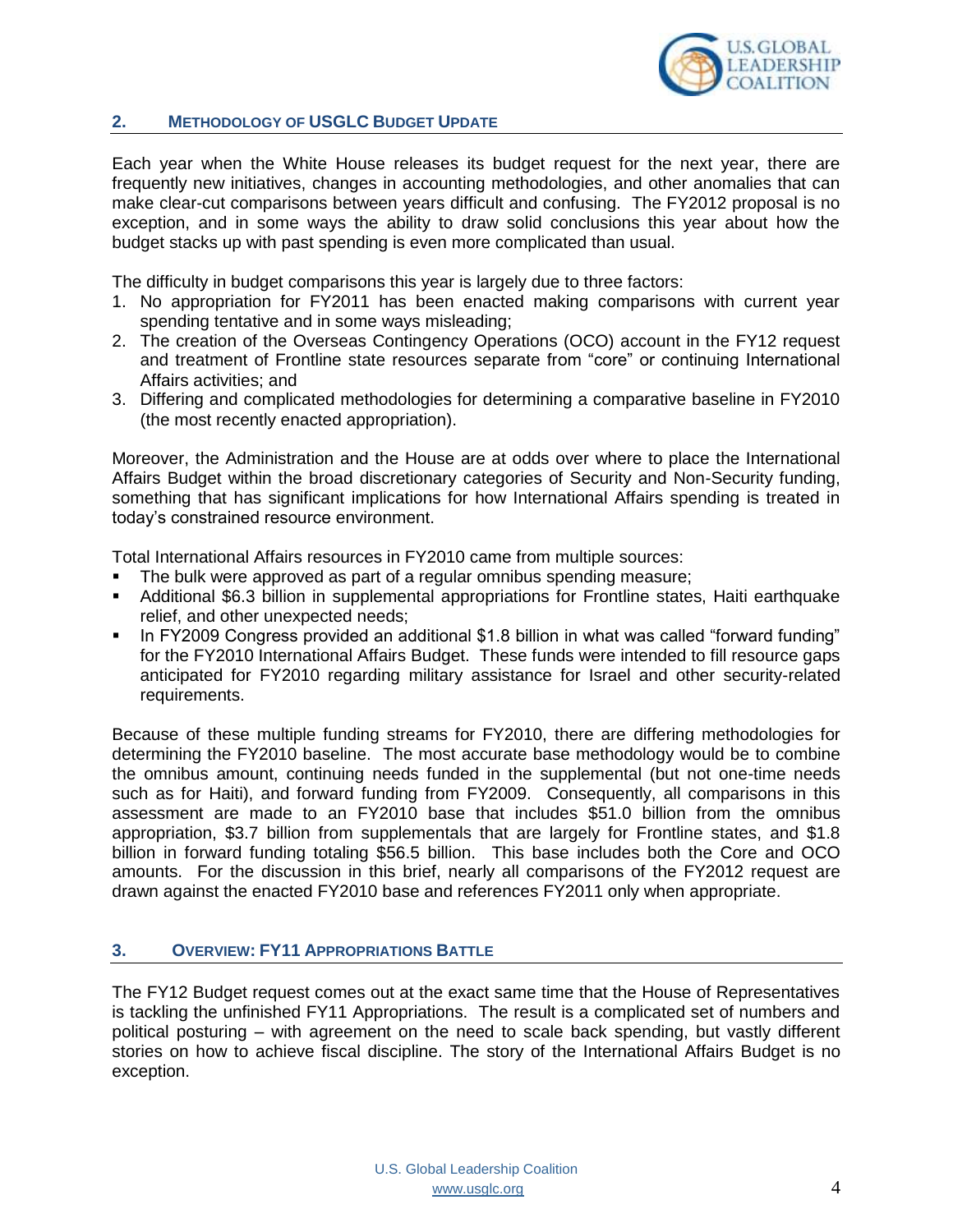

**FY2011 Appropriations Unfinished: Outcome Highly Uncertain.** Nearly five months into the fiscal year, Congress and the Administration have not been able to reach an agreement on spending levels for FY2011. By the end of last year, most of the FY2011 funding allocations for the International Affairs Budget had been set at the subcommittee and committee level, but neither the House nor Senate had voted on any appropriation bills. The government is operating under the terms of a temporary Continuing Resolution (CR) that expires on March 4, 2011, when Congress must either enact permanent spending measures or extend the current CR. For International Affairs, the CR sets spending at FY2010 regular appropriation levels (no supplementals included), but with the addition of \$2.1 billion to address special needs for Israel, Egypt, Jordan, Pakistan, and Iraq.

On February 11, the House Appropriations Committee took its first step to finalize FY2011 appropriations by introducing a measure that cuts total discretionary spending by \$61 billion compared with FY2010 base levels and \$100 billion below the President's FY2011 request. The Senate has not yet addressed the FY2011 spending levels. The table below shows the various points of reference and illustrates the range for FY2011 that exist.

### **International Affairs Budget Comparisons (\$s – billions)**

| FY <sub>10</sub>     | FY11    | FY <sub>11</sub>  | FY <sub>11</sub> |
|----------------------|---------|-------------------|------------------|
| <b>Adjusted Base</b> | Reguest | <b>Current CR</b> | House CR         |
| \$56.5               | \$58.8  | \$52.9            | \$46.0           |

The House Committee action puts the International Affairs Budget **19% below the FY2010 enacted base** (and 13% less than the current FY2011 CR). Among the House Appropriations Committee's cuts compared with FY2010 base appropriations are the following:

- Development Assistance: 30% (significantly affecting the Feed the Future Initiative)
- Global Health: 41%
- **Millennium Challenge Corporation: 29%**
- Humanitarian aid: 42%
- Multilateral assistance: → 40%
- **International Peacekeeping:** 11%
- **Economic Support Fund:** 9% (account that provides resources to Frontline states)

House debate on the new FY2011 CR is expected to begin tomorrow and last for the remainder of the week. It is expected that the House majority will offer several further cutting amendments under what is expected to be an open rule. House appropriators have included a spending reduction account, aka "deficit reduction lockbox" at the end of each FY2011 appropriations bill. Essentially, if an amendment passes that reduces funding within an appropriations bill, the savings will go into the lockbox and cannot be reallocated to any other accounts elsewhere in the bill.

It is unclear just how the Senate will deal with House action and most observers expect that both chambers will need to pass another short-term CR as negotiations continue. *USGLC will provide additional details on the FY2011 deliberations as they become available.*

**International Affairs Budget as part of National Security Spending.** The House's proposed 19% cut to International Affairs funding is severely disproportionate to other elements of U.S. national security, raising concerns about maintaining adequate resources to protect America. For the past five budgets, Administrations have grouped International Affairs within a cluster of spending categories – Defense Department, Homeland Security, and Veterans Affairs – that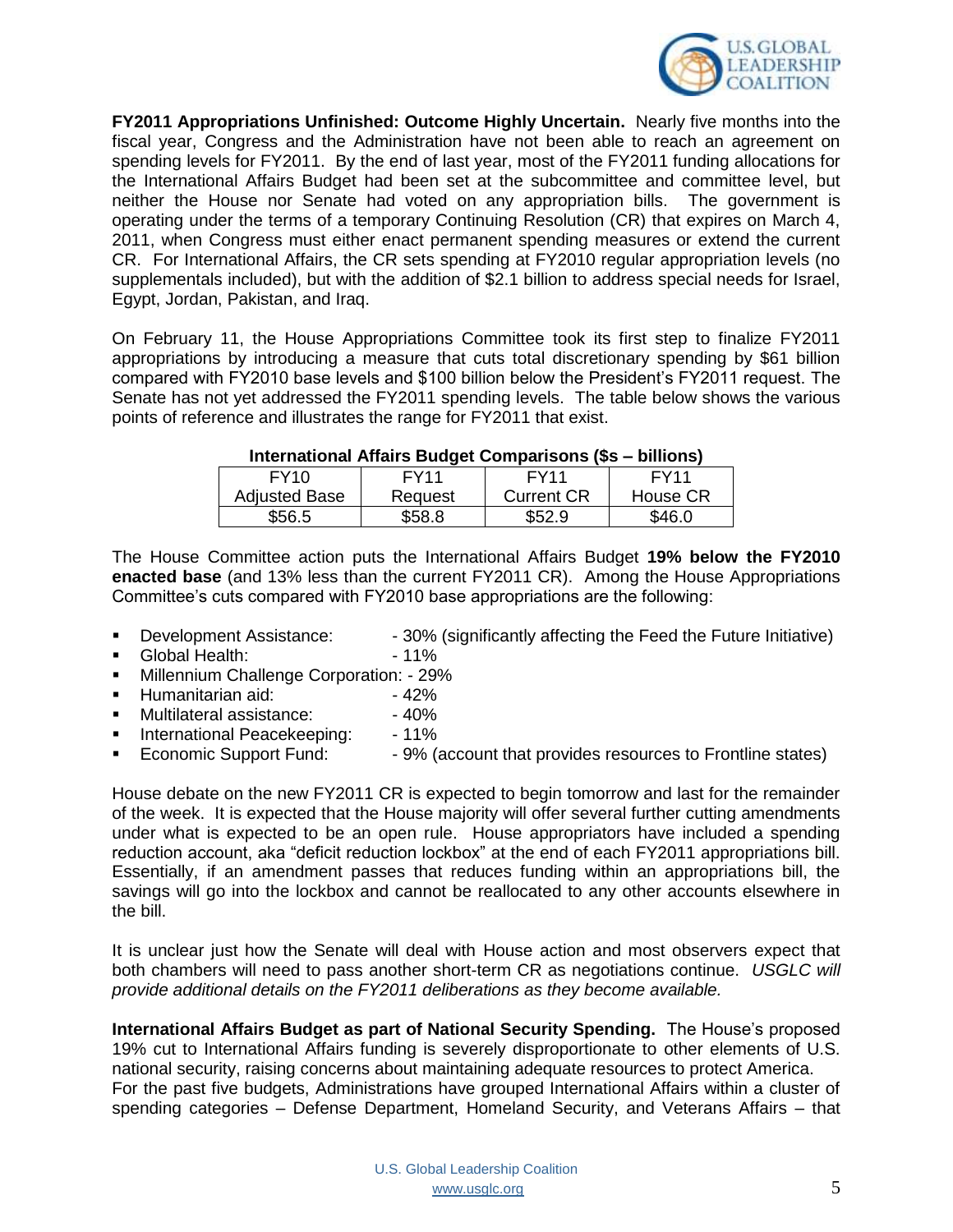

collectively make up the U.S. National Security budget. For International Affairs, it is a clear recognition of the importance of foreign policy spending in support of our nation's vital security and a reaffirmation of the three pillars of America's national security – Defense, Diplomacy, and Development – first articulated by President George W. Bush in 2002 and continuing today.

This distinction is also important from the perspective of how the security and non-security portions of the budget are treated. Presidents of both parties have strongly believed that maintaining a strong military and bolstering the civilian-led tools of development and diplomacy are necessary to protect America. As a result, the International Affairs Budget is exempt from President Obama's proposal to freeze non-security spending for five years.

The House Appropriators also divided their FY11 appropriation bills into security and nonsecurity categories. However, the House panel grouped International Affairs with non-security spending, leading to deep cuts. Within the non-security category, six domestic appropriation measures are reduced between 11% and 23%, International Affairs falling roughly in the middle, while the security accounts remain nearly flat.

### **4. OVERVIEW: PUTTING THE FY 2012 INTERNATIONAL AFFAIRS BUDGET IN PERSPECTIVE**

In addition to the challenges of methodology given the state of the FY11 Appropriations, the most significant difference is the establishment of the Overseas Contingency Operation account (OCO) in this year's budget request.

### **Establishing OCO Account for International Affairs.**

The Administration's decision this year to separate the International Affairs Budget into two streams of funding, as the Defense Department has done since 9/11, provides better clarity to changes over time for ongoing, core elements of the budget that are not skewed by often temporary resource needs related to war activities. This is an important point because in recent years most of the underlying increases for the International Affairs Budget were devoted to operations in Frontline states.

Consequently, the FY2012 request allows for a more clear identification of where true growth is occurring within the overall account: +3% for the Core budget and +70% for OCO, when compared with FY2010 base appropriations. For the State/USAID core budget, the increase is only 1%.

The new budget framework also delineates the whole-of-government savings from the combined military-civilian OCO funds. Most notably, the growth in the civilian OCO budget is more than offset by a reduction in DOD's OCO funding. Collectively, civilian and military OCO accounts will decline 25% from \$167 billion in FY2010 to a proposed level of \$126 billion in FY2012.

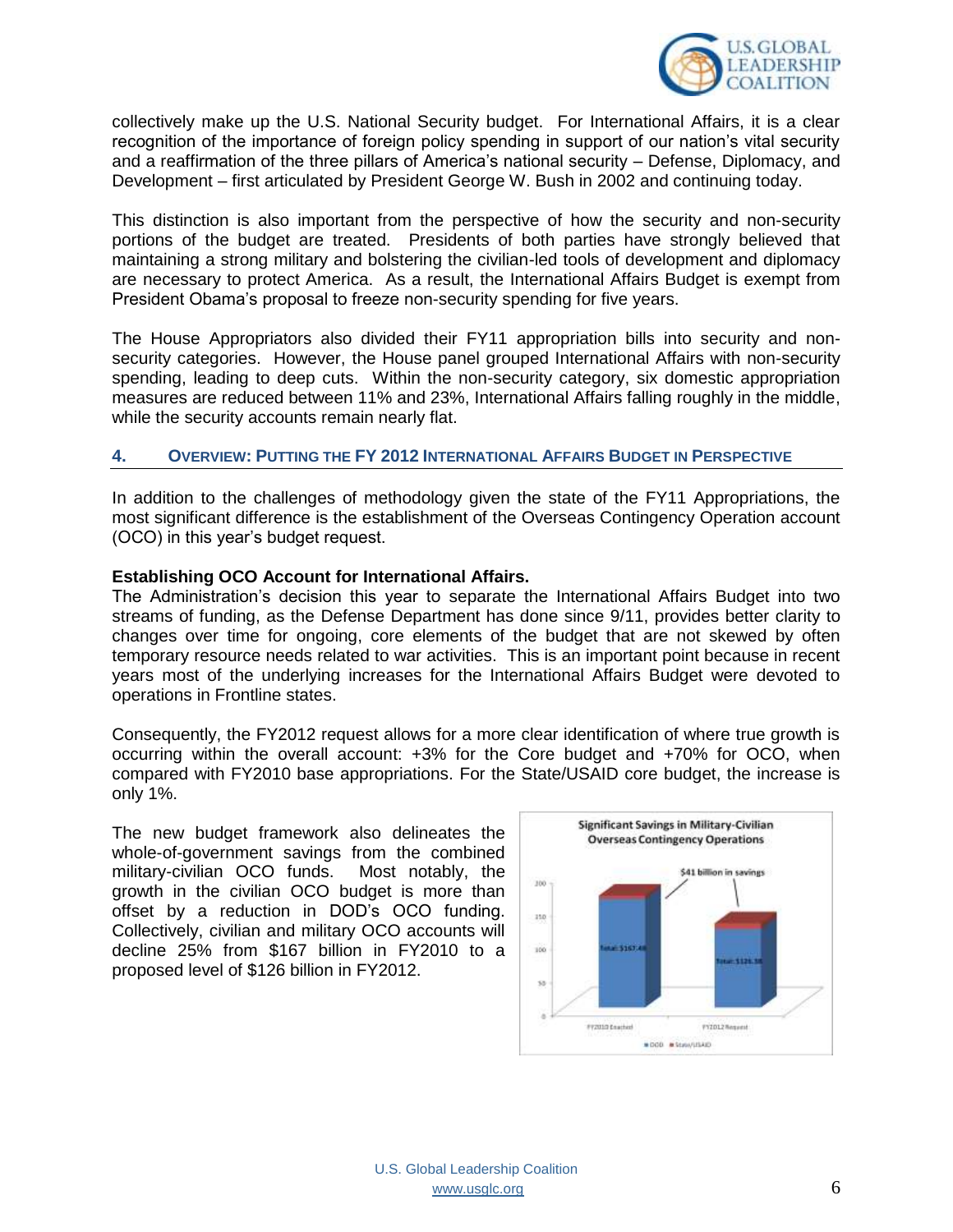

| <b>COMPARISON OF CORE REQUEST</b>                         |                                 |  |
|-----------------------------------------------------------|---------------------------------|--|
| International Affairs 150 Account*                        |                                 |  |
| FY 2012 Request                                           | \$53.07 billion                 |  |
| FY 2010 Enacted**                                         | \$51.49 billion                 |  |
| Increase from FY 2010 Base - FY 2012                      | \$ 1.58 billion (3.1% increase) |  |
| <b>Foreign Operations Account</b>                         |                                 |  |
| FY 2012 Request                                           | \$35.82 billion                 |  |
| FY 2010 Enacted**                                         | \$34.66 billion                 |  |
| Increase from FY 2010 Base - FY 2012                      | \$ 1.16 billion (3.3%)          |  |
| <b>State Department Operations &amp; Related Accounts</b> |                                 |  |
| FY 2012 Request                                           | \$14.96 billion                 |  |
| FY 2010 Enacted**                                         | \$14.62 billion                 |  |
| Increase from FY 2010 Base - FY 2012                      | \$ 0.34 billion (2.3% increase) |  |
| <b>International Agriculture Programs</b>                 |                                 |  |
| FY 2012 Request                                           | \$1.90 billion                  |  |
| FY 2010 Enacted**                                         | \$1.90 billion                  |  |
| Increase from FY 2010 Base - FY 2012                      | \$ 0 (0% increase)              |  |

### **SNAPSHOT: FY2012 INTERNATIONAL AFFAIRS BUDGET REQUEST**

\* Total International Affairs Budget figures also include amounts appropriated in the Treasury spending bill for the International Trade Commission and Foreign Claims Settlement Commission and \$300 million for the Global Fund to Fight HIV/AIDS, Tuberculosis, and Malaria, funded in the Labor-HHS appropriation measure. The Administration does not propose the Global Fund as International Affairs spending but the Congressional Budget Office has in the past transferred it to the International Affairs budget.

\*\* FY2010 includes \$1.8 billion appropriated in FY2009 as "forward" funding for FY2010. FY2010 levels also include \$1.45 billion in supplementals that support continuing programs. Excluded are FY2010 supplementals that fund non-recurring activities.

| <b>COMPARISON OF OVERSEAS CONTINGENCY OPERATIONS REQUEST</b> |                                 |  |
|--------------------------------------------------------------|---------------------------------|--|
| <b>International Affairs 150 Account</b>                     |                                 |  |
| FY 2012 Request                                              | \$8.70 billion                  |  |
| FY 2010 Enacted*                                             | \$5.09 billion                  |  |
| Increase from FY 2010 Base - FY 2012                         | \$3.61 billion (71% increase)   |  |
| <b>Foreign Operations Account</b>                            |                                 |  |
| FY 2012 Request                                              | \$4.32 billion                  |  |
| FY 2010 Enacted*                                             | \$2.05 billion                  |  |
| Increase from FY 2010 Base - FY 2012                         | \$ 2.27 billion (107% increase) |  |
| <b>State Department Operations &amp; Related Accounts</b>    |                                 |  |
| FY 2012 Request                                              | \$4.39 billion                  |  |
| FY 2010 Enacted**                                            | \$3.04 billion                  |  |
| Increase from FY 2010 Base - FY 2012                         | \$1.35 billion (44% increase)   |  |

\* FY2010 includes \$1.8 billion appropriated in FY2009 as "forward" funding for FY2010. FY2010 levels also include \$1.45 billion in supplementals that support continuing programs. Excluded are FY2010 supplementals that fund non-recurring activities.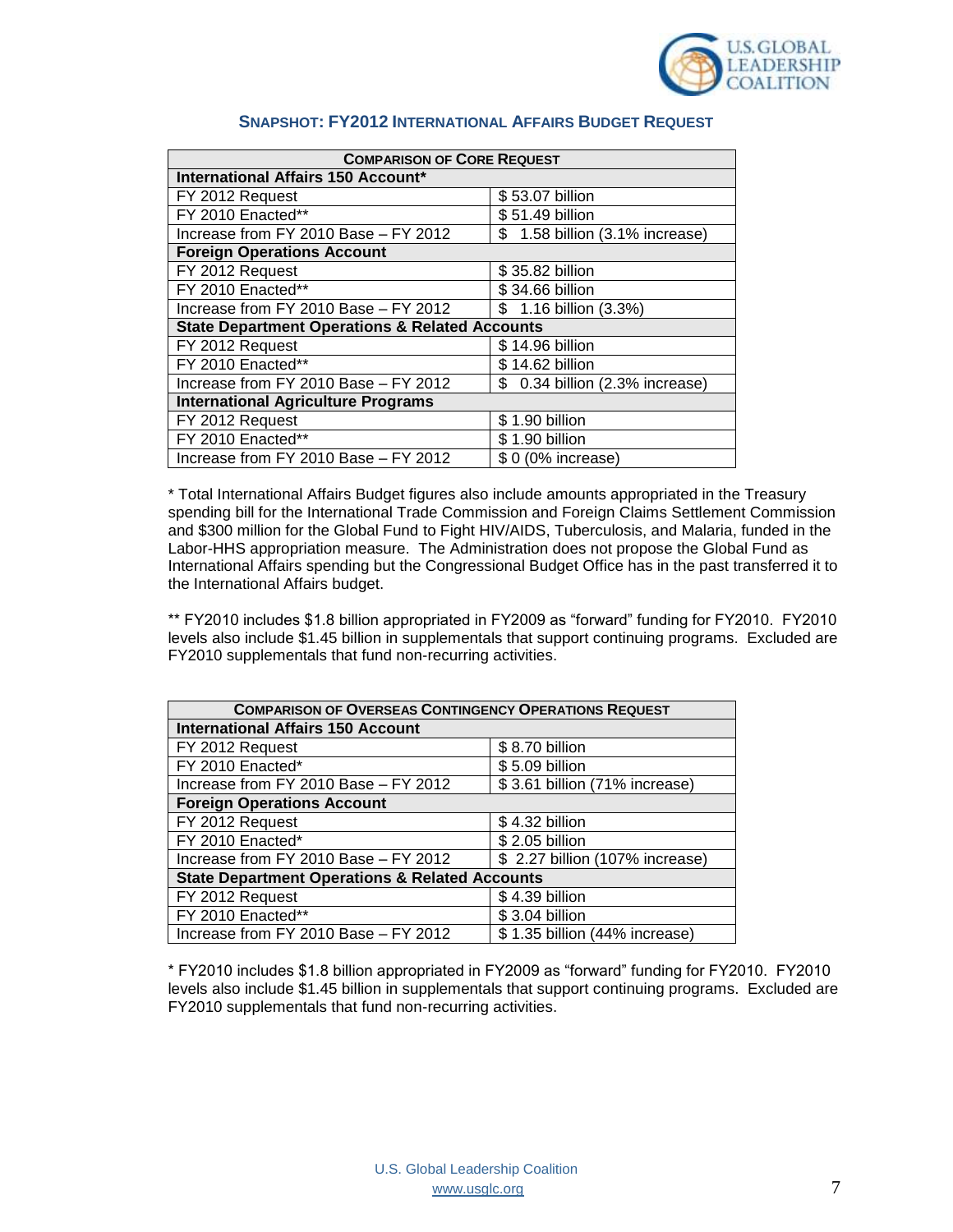

### **5. HIGHLIGHTS OF INCREASES AND DECREASES FOR NON-FRONTLINE STATES OF THE FY 2012 INTERNATIONAL AFFAIRS BUDGET REQUEST**

### **HIGHLIGHTS OF INCREASES:**

Beyond the notable increases for Afghanistan, Pakistan, and Iraq in the OCO account, the Core FY2012 International Affairs Budget proposes increases generally focused on the three Administration initiatives for global health, food security, and climate change, plus significantly higher amounts for multilateral institutions to reflect one-time replenishment agreements for International Financial Institutions negotiated in 2010.

### **Global Health and Child Survival**

| FY12 Budget Request:      | \$8.72 billion                                                                      |
|---------------------------|-------------------------------------------------------------------------------------|
| FY11 Temporary CR         | \$7.78 billion                                                                      |
| FY11 House CR             | \$7.00 billion                                                                      |
| FY10 Enacted:             | \$7.87 billion (includes forward funding)                                           |
| Change from FY10 to FY12: | \$850 million increase (+10.8%)                                                     |
|                           | • \$372 million increase from FY2010 for maternal/child health and nutrition (+78%) |

- **5106 million increase from FY2010 for malaria (+18%)**
- **535 million increase from FY2010 for neglected tropical diseases (+54%)**
- **5101 million increase from FY2010 for family planning (+19%)**
- $\bullet$  \$33 million increase from FY2010 for bilateral HIV/AIDS (+1%)
- \$250 million increase from FY2010 for the Global Fund to Fight AIDS, TB &Malaria (+24%)
- **\$11 million increase from FY2010 for tuberculosis (+5%)**

### **Development Assistance**

| FY12 Budget Request:      | \$2.92 billion                                                |
|---------------------------|---------------------------------------------------------------|
| FY11 Temporary CR         | \$2.52 billion                                                |
| FY11 House CR             | \$1.77 billion                                                |
| FY10 Enacted:             | \$2.52 billion                                                |
| Change from FY10 to FY12: | \$400 million increase (+16%)                                 |
|                           | \$1.1 billion for bilateral Feed the Future Initiative (+23%) |

\$651 million for bilateral elements of the Global Climate Change Initiative (+28%)

### **Millennium Challenge Corporation**

| <b>FY12 Budget Request:</b> | \$1.13 billion                |
|-----------------------------|-------------------------------|
| FY11 Temporary CR           | \$1.05 billion                |
| FY11 House CR               | \$ 0.79 billion               |
| FY10 Enacted:               | \$1.05 billion                |
| Change from FY10 to FY12:   | \$80 million increase (+7.6%) |

 Request assumes second compacts with Ghana and Georgia, and partial funding for a compact with Indonesia

### **Peace Corps**

| FY12 Budget Request:      | $$444$ million               |
|---------------------------|------------------------------|
| FY11 Temporary CR         | \$400 million                |
| FY11 House CR             | \$331 million                |
| FY10 Enacted:             | \$400 million                |
| Change from FY10 to FY12: | \$44 million increase (+11%) |

### **Global Security Contingency Fund**

| FY12 Budget Request: | \$50 million |
|----------------------|--------------|
| FY11 Temporary CR    | \$ 0         |
| FY11 House CR        | \$0          |
| FY10 Enacted:        | \$ 0         |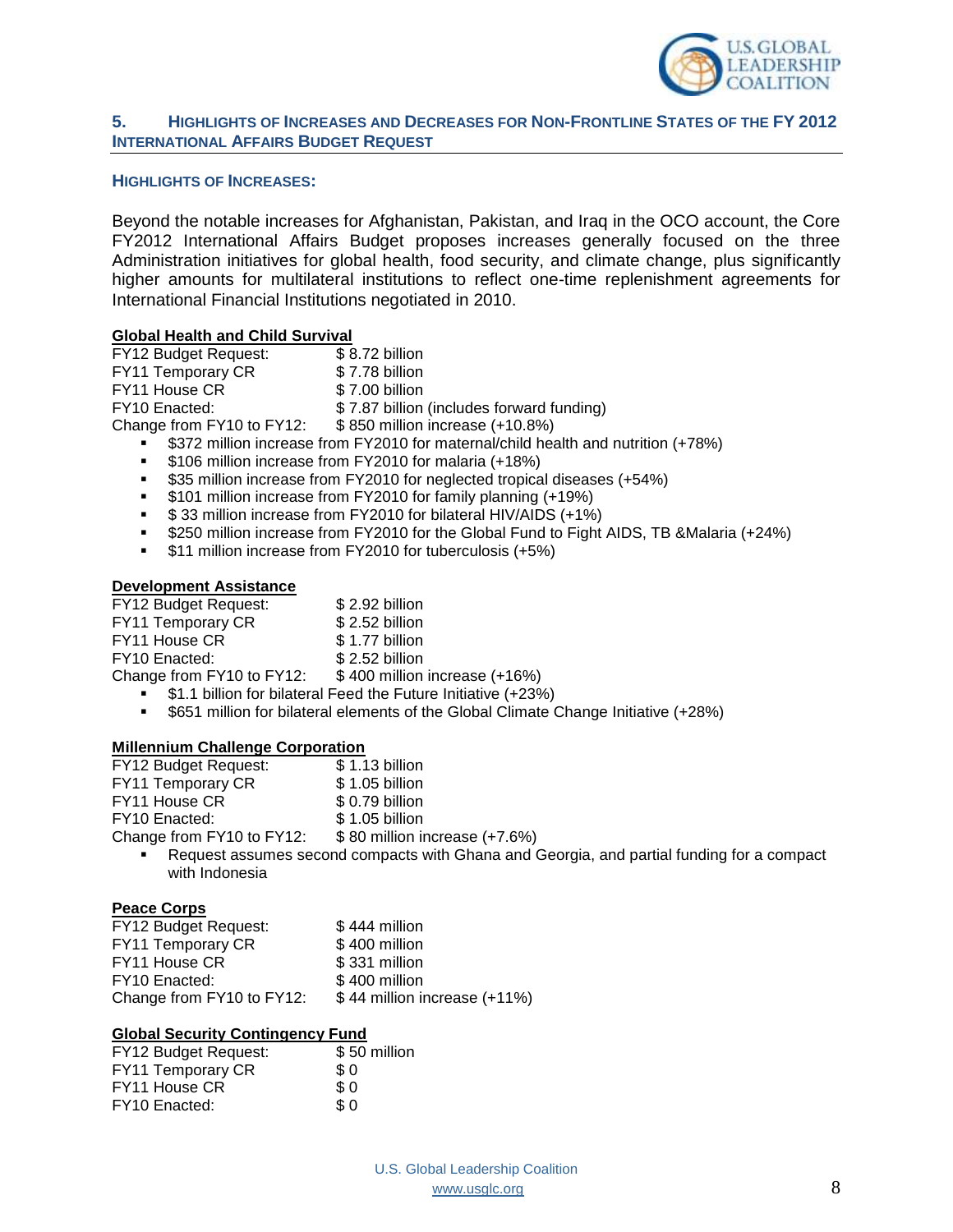

 New account that pools funds with DOD for security aid to countries like Yemen. Requires authorization.

### **International Financial Institutions**

| <b>FY12 Budget Request:</b> | \$3.32 billion                 |
|-----------------------------|--------------------------------|
| FY11 Temporary CR           | \$2.04 billion                 |
| FY11 House CR               | \$1.15 billion                 |
| FY10 Enacted:               | \$2.04 billion                 |
| Change from FY10 to FY12:   | \$1.28 billion increase (+63%) |
|                             |                                |

 Proposes increases for nearly every International Financial Institution, some based on new replenishment agreements negotiated in 2010.

### **Diplomatic and Consular Programs**

| FY12 Budget Request:      | \$7.70 billion                                     |
|---------------------------|----------------------------------------------------|
| FY11 Temporary CR         | \$6.89 billion                                     |
| FY11 House CR             | ΝA                                                 |
| FY10 Enacted:             | \$6.87 billion                                     |
| Change from FY10 to FY12: | \$830 million increase (+12%)                      |
|                           | Funds an additional 184 State Department positions |

 Suggests slowing of the plan to increase the Foreign Service by 25% between FY 2008 and FY 2014

### **HIGHLIGHTS OF DECREASES:**

#### **Economic Support Fund**

| <b>FY12 Budget Request:</b> | \$5.97 billion               |
|-----------------------------|------------------------------|
| FY11 Temporary CR           | \$6.34 billion               |
| FY11 House CR               | \$5.71 billion               |
| FY10 Enacted:               | \$6.57 billion               |
| Change from FY10 to FY12:   | \$600 million decrease (-9%) |

- Much of the decrease comes from reductions for Afghanistan, amounts that are more than offset in the OCO account.
- A number of countries in East Asia and Pacific are reduced with corresponding increases in the Development Assistance account.

### **Assistance for Europe, Eurasia, and Central Asia**

| <b>FY12 Budget Request</b> | \$627 million                                                                                                 |
|----------------------------|---------------------------------------------------------------------------------------------------------------|
| FY11 Temporary CR          | \$742 million                                                                                                 |
| FY11 House CR              | \$697 million                                                                                                 |
| FY10 Enacted               | \$742 million                                                                                                 |
| Change from FY10 to FY12   | \$115 million decrease (-15%)                                                                                 |
|                            | and the March and the second contract of the second contract of the March 2014 and 2014 and 2014 and 2014 and |

 Modest reductions for nearly every country in the region with some scheduled for graduation in the next few years.

### **Migration and Refugee Assistance**

| <b>FY12 Budget Request:</b> | \$1.61 billion                |
|-----------------------------|-------------------------------|
| FY11 Temporary CR           | \$1.69 billion                |
| FY11 House CR               | \$1.02 billion                |
| FY10 Enacted:               | \$1.69 billion                |
| Change from FY10 to FY12:   | \$80 million decrease (-4.7%) |

### **Inter-American, African Development, Asia Foundations, East-West Center, and National**

## **Endowment for Democracy**

| <b>FY12 Budget Request</b> | \$173 million |
|----------------------------|---------------|
| <b>FY11 Temporary CR</b>   | \$213 million |
| FY11 House CR              | \$188 million |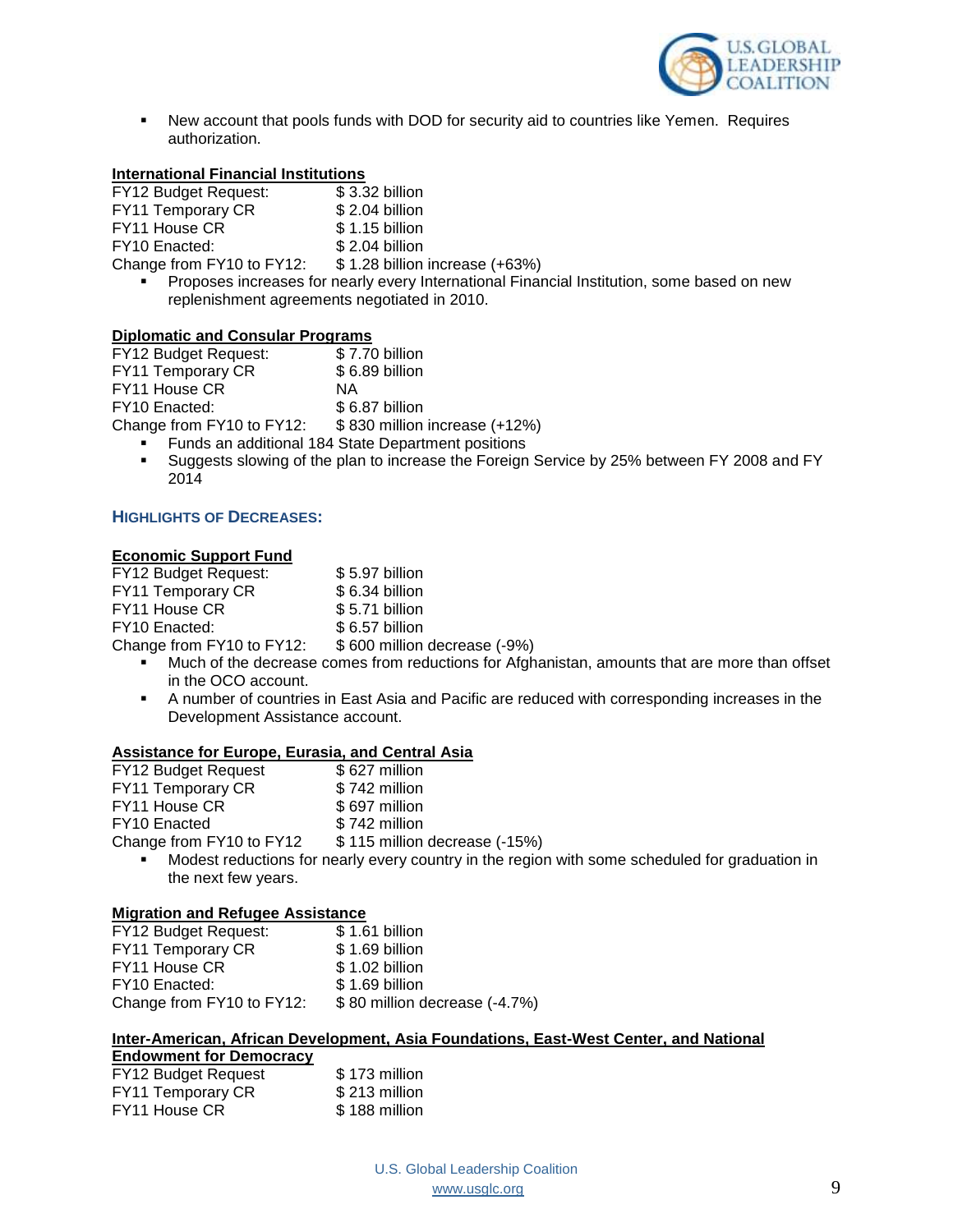

FY10 Enacted \$213 million

Change from FY10 to FY12 \$40 million decrease (-19%)

 The four small, regional-specific agencies are reduced in an effort "to better prioritize scarce foreign aid resources." Administration suggests that they should seek partnerships with the U.S. government and the private sector in order to maintain current program levels. No information is provided for the NED cuts.

### **Debt Reduction**

| <b>FY12 Budget Request</b> | \$15 million                 |
|----------------------------|------------------------------|
| FY11 Temporary CR          | \$60 million                 |
| FY11 House CR              | \$30 million                 |
| FY10 Enacted               | \$60 million                 |
| Change from FY10 to FY12   | \$45 million decrease (-75%) |

 Remaining funds will support the Tropical Forestry Conservation Act. A new account is established under International Financial Institutions to fund the Multilateral Debt Relief Initiative.

### **International Narcotics Control and Law Enforcement**

| FY12 Budget Request:      | \$1.15 billion                                                        |
|---------------------------|-----------------------------------------------------------------------|
| FY11 Temporary CR         | \$1.60 billion                                                        |
| FY11 House CR             | \$1.60 billion                                                        |
| FY10 Enacted:             | \$1.85 billion                                                        |
| Change from FY10 to FY12: | \$700 million decrease (-38%)                                         |
|                           | $\blacksquare$ Most cute result from reductions for Afghanistan and D |

 Most cuts result from reductions for Afghanistan and Pakistan, which are covered under the OCO account, and from lower levels for Colombia.

### **Nonproliferation, Anti-Terrorism, and Demining**

| <b>FY12 Budget Request:</b> | \$709 million               |
|-----------------------------|-----------------------------|
| FY11 Temporary CR           | \$754 million               |
| FY11 House CR               | \$740 million               |
| FY10 Enacted:               | \$754 million               |
| Change from FY10 to FY12:   | \$45 million decrease (-6%) |

### **Peacekeeping Operations (non-UN)**

| FY12 Budget Request      | \$292 million                |
|--------------------------|------------------------------|
| FY11 Temporary CR        | \$332 million                |
| FY11 House CR            | \$305 million                |
| FY10 Enacted             | \$332 million                |
| Change from FY10 to FY11 | \$40 million decrease (-12%) |

 Cut due primarily to reduction in operations in Somalia. Additional funds for Somalia are requested under the UN Peacekeeping Account.

### **Contributions for International Peacekeeping Activities (UN)**

| FY12 Budget Request      | \$1.92 billion                |
|--------------------------|-------------------------------|
| FY11 Temporary CR        | \$2.13 billion                |
| FY11 House CR            | \$1.90 billion                |
| FY10 Enacted             | \$2.13 billion                |
| Change from FY10 to FY11 | \$210 million decrease (-10%) |

 Request proposes cuts for several operations, including those in Lebanon, Liberia, Sudan, Darfur, and Chad. Substantial increases are proposed for DR Congo and Somalia.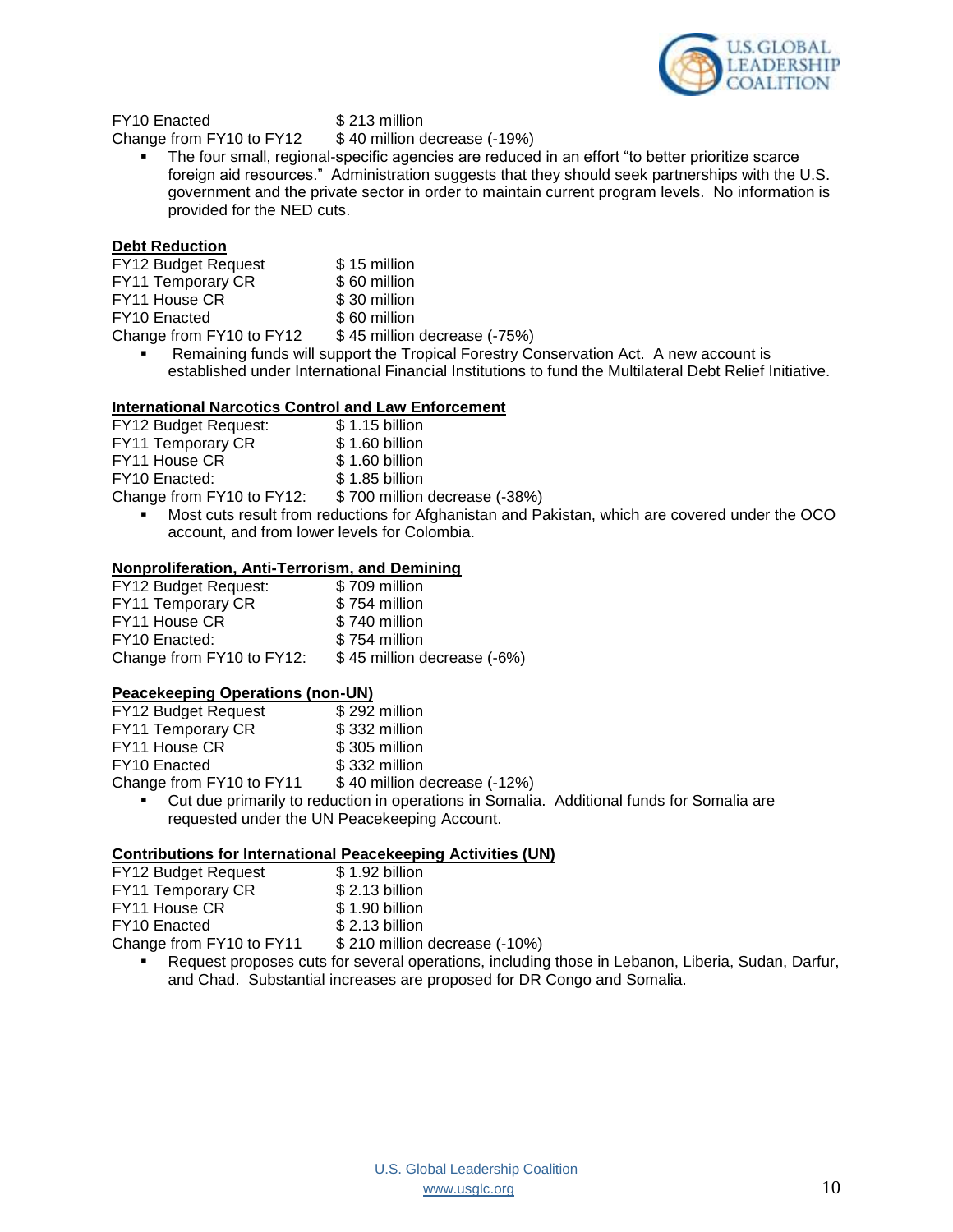

### **International Organizations and Programs (voluntary)**

| FY12 Budget Request                                | \$349 million                |  |
|----------------------------------------------------|------------------------------|--|
| FY11 Temporary CR                                  | \$394 million                |  |
| FY11 House CR                                      | \$310 million                |  |
| <b>FY10 Enacted</b>                                | \$394 million                |  |
| Change from FY10 to FY11                           | \$45 million decrease (-11%) |  |
| UNDP reduced from \$101 million to \$72 million    |                              |  |
| UNICEF reduced from \$132 million to \$127 million |                              |  |

- UNFPA reduced from \$55 million to \$48 million
- **UNHCR eliminated (from \$7 million in FY10)**
- UNIFEM Trust Fund eliminated (from \$3 million in FY10)
- UNEP reduced from \$12 million to \$8 million

# **Contributions to International Organizations**<br>FY12 Budget Request: \$1.62 billion

FY12 Budget Request: FY11 Temporary CR \$1.68 billion FY11 House CR \$1.52 billion FY10 Enacted: \$ 1.68 billion Change from FY10 to FY11: \$ 60 million decrease (-4%) • Cut due primarily to a reduction of \$81 million in U.S. payments to the U.N. regular budget.

### **6. NOTABLE PROGRAMS AND REFORMS**

### *PRESIDENTIAL HEALTH, AGRICULTURE AND CLIMATE CHANGE INITIATIVES CONTINUE*

In 2009, President Obama announced plans to launch initiatives for food security, climate change, and global health. Each is in a different stage of implementation and the FY2012 budget request suggests that all three remain top priorities.

- **Feed the Future:** At the 2009 G-8 summit, President Obama pledged \$3.5 billion over three years as the U.S. portion of a multilateral global food security initiative. The commitment includes \$475 million for the multilateral Global Agriculture and Food Security Program managed by the Treasury Department. (All figures exclude any funds for Afghanistan, Pakistan, and Iraq.) Congress appropriated \$813 million for FY2010, and the Administration proposed \$1.64 billion for FY2011. For FY2012, the President requests \$1.4 billion, including \$308 million for the multilateral account.
- **Global Health Initiative:** FY2012 marks the fourth year of a six-year \$63 billion Global Health Initiative commitment. While the FY2012 level represents an \$899 million increase (+10%) over FY2010 amounts, the Administration will remain off-track to reach the GHI target by FY2014. If the President's requests for both FY2011 and FY2012 are enacted as proposed (best possible scenario), the four-year amount appropriated would equal 57% of the full \$63 billion, leaving a gap of about \$27 billion.

The FY2012 request includes increases for Maternal and Child Health, Neglected Tropical Diseases, Family Planning, Nutrition and Malaria compared with FY2010 enacted amounts. Bilateral HIV/AIDS programs grow slightly in the FY2012 proposal, although the Administration seeks an increase to \$1.3 billion for the Global Fund to Fight AIDS, TB, and Malaria, up from \$1.05 billion in FY2010. This reflects a three-year U.S. pledge of \$4 billion to the Global Fund, of which FY2012 is the second payment.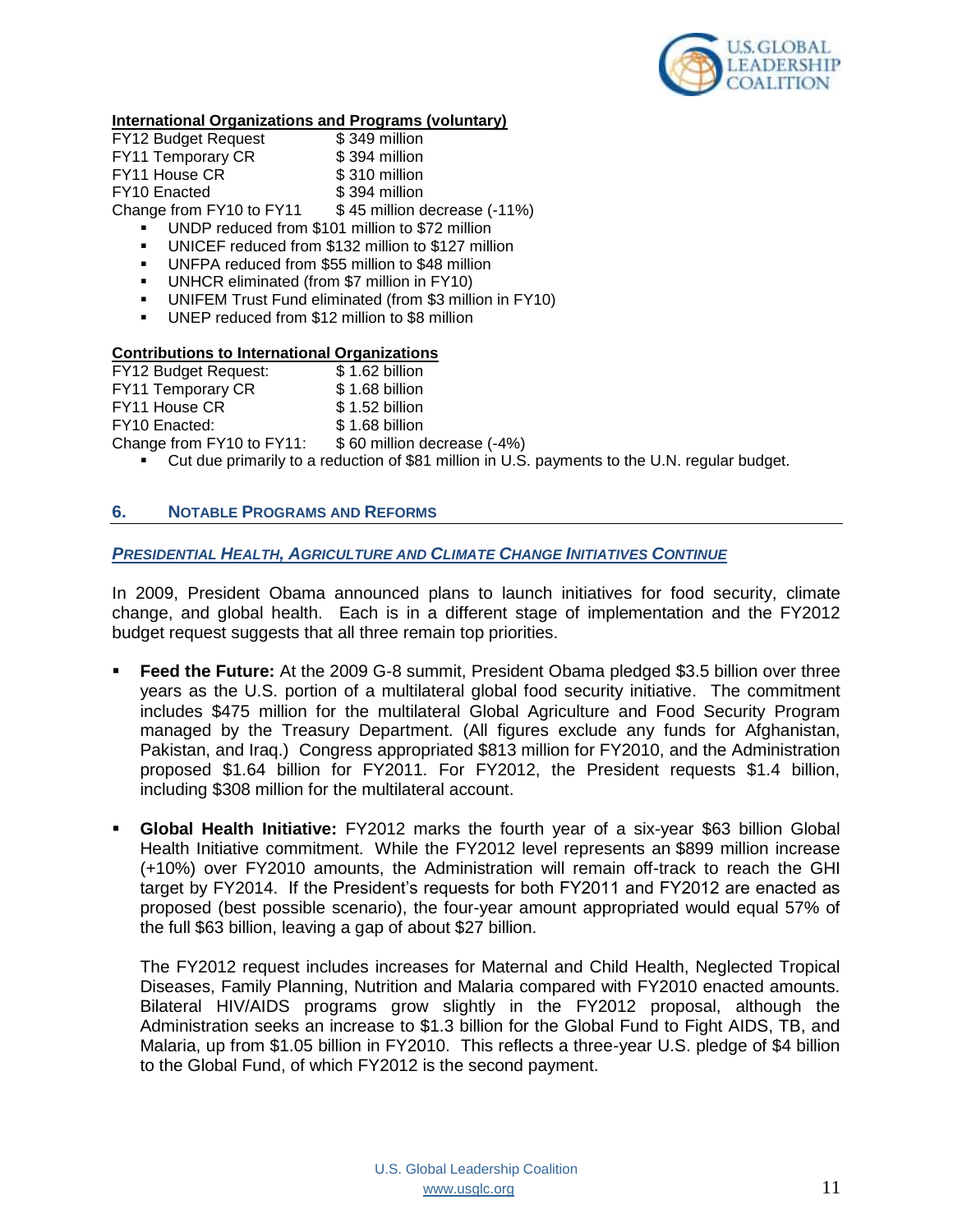

 **Global Climate Change:** The FY2012 request includes \$1.33 billion for climate change programs, representing about 43% more than in FY2010. These increases partially fulfill U.S. pledges made at the Copenhagen Summit in December 2009, although amounts needed to fully meet the total commitments will require substantially more funding.

### *IMPACT OF NEW REFORMS ON FY2012 BUDGET*

In September 2010, the White House released the first ever Presidential Policy Directive (PPD) on Global Development, followed by the State Department and USAID's initial Quadrennial Diplomacy and Development Review (QDDR). The PPD articulated a vision for transforming U.S. development policy and elevating it as a core element of American foreign policy. The QDDR set out a series of operational changes and reforms to ensure the agencies worked more efficiently and coordinated more effectively in the field and in Washington. The FY2012 International Affairs Budget is the first opportunity to see what impact the PPD and QDDR have had on resource allocations. Several impacts are evident in the new budget request although a number of details remain unavailable.

- **Selectivity and Prioritization.** Both the PPD and QDDR emphasized the need for selectivity in where and how the United States invests its aid resources. The FY2012 budget reflects several indications of how this will be implemented. For example, aid to Europe, Eurasia, and Central Asia declines by 15% as the first steps to closing several USAID missions in the region over the next few years. Another example is aid to Colombia and Mexico, which declines by \$107 million and \$250 million, respectively, as these governments assume greater responsibility for their counter-narcotics programs. Administration officials say that the FY2012 International Affairs budget places much greater emphasis on economic growth and governance, although exact figures are not yet available. Four countries – Ghana, Tanzania, the Philippines, and El Salvador – are identified as nations that have demonstrated strong commitments to democratic governance and sustainable development, and are initial candidates for the Partnership for Growth. Accordingly, the budget proposes 27% more in U.S. economic aid to these four countries. While representing a start at implementing a more selective approach to aid investments, more options are likely to be offered going forward.
- **USAID Forward reforms: Procurement, Monitoring & Evaluation.** As part of the QDDR, USAID announced major changes in its business practices, especially regarding its ability to measure impact and reforming its contracting and procurement systems. The FY2012 budget includes nearly \$20 million to rebuild USAID's performance monitoring and evaluation capacity that will triple the collection of baseline information, and report promptly and transparently on findings and how they will be applied. Procurement and contracting reforms will be supported by \$14.7 million, including grants to local partners that will build capacity in the countries themselves. USAID will also launch a \$30 million Development Innovation Ventures program that aims to identify, test, and scale-up the most promising innovative projects to meet development challenges. USAID further requests \$40 million for rebuilding its policy and scientific capacity.

### *CONTRIBUTIONS TO INTERNATIONAL FINANCIAL INSTITUTIONS (IFIS)*

At the height of the global financial crisis in 2008/2009, the U.S. and other western governments encouraged the World Bank and other IFIs to accelerate lending to their borrowers in an effort to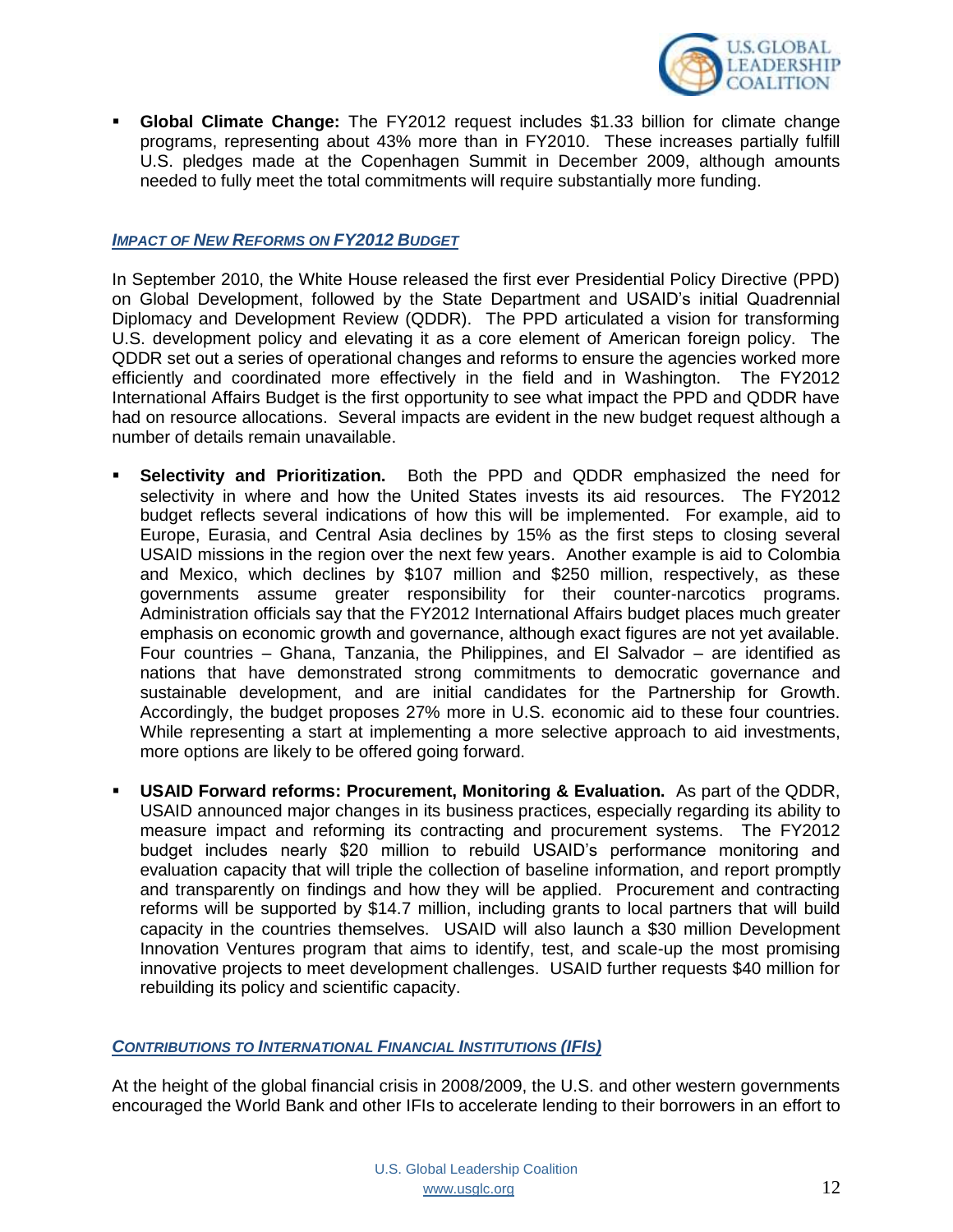

soften the impact of the economic downturn. Most IFIs followed this guidance but at a cost of exhausting their resources sooner than anticipated. This, coupled with already scheduled pledging sessions, led to an unusually large number of replenishment negotiations in 2010. The FY2012 budget submission reflects the outcome of commitments the United States made at those meetings, as well as efforts to gain approval for requests made in the FY2011 budget. In total, the FY2012 proposal seeks \$3.32 billion for IFIs, up from \$2.04 billion in FY2010. Notable requests include:

- \$117 million for the World Bank's International Bank for Reconstruction and Development (first request in many years)
- \$1.36 billion for the World Bank's International Development Association (+\$96 million)
- **5144 million for the Global Environment Facility (+\$57 million)**
- **5400 million for the Clean Technology Fund (+\$100 million)**
- **5190 million for the Strategic Climate Fund (+\$115 million)**
- \$102 million for the Inter-American Development Bank (first request in several years)
- \$107 million for the Asian Development Bank (first request in several years)
- **532 million for the African Development Bank (first request in several years)**
- **5195 million for the African Development Fund (+\$40 million)**
- \$308 million for the Global Agriculture and Food Security Program (first direct appropriation)
- \$175 million for the Multilateral Debt Relief Initiative (new account, previously requested with the IDA payment)

### *BUILDING CAPACITY AT STATE AND USAID*

Consistent with earlier Administration plans, both the PPD and QDDR talk about building a 21<sup>st</sup> Century development agency at USAID and expanding and strengthening diplomats and other civilian capacities at the State Department. The FY2012 request continues these plans, although at a somewhat slower pace than previously planned.

- **USAID:** Building on the Bush Administration's Development Leadership Initiative (DLI) a plan to double the number of USAID Foreign Service Officers (FSOs) to about 2,100 by FY2011 – the FY2012 request proposes to fund 95 mid-career Officers. While significant and important to filling specific skill needs at the Agency, the budget request slows the pace of doubling FSOs.
- **State Department:** Similar to USAID, the Obama Administration announced plans in 2009 to increase the Foreign Service by 25%. The FY2012 request seeks to add 184 new positions but at a much slower pace than previous budgets. In FY2010, the State Department asked for 802 new hires and the FY2011 budget sought 528.

### *REBALANCING RESOURCES AND AUTHORITIES BETWEEN STATE AND DOD*

Particularly since September 11, 2001, the Defense Department has been assuming a growing role in security and development assistance programs that had historically been overseen and funded by the civilian side of the U.S. government, specifically the State Department and USAID. Over the last decade, the Defense Department has taken over responsibility for train and equip programs in Iraq and Afghanistan; managed, along with the State Department, a training program for foreign security forces (Sec. 1206 program); and provided funds, co-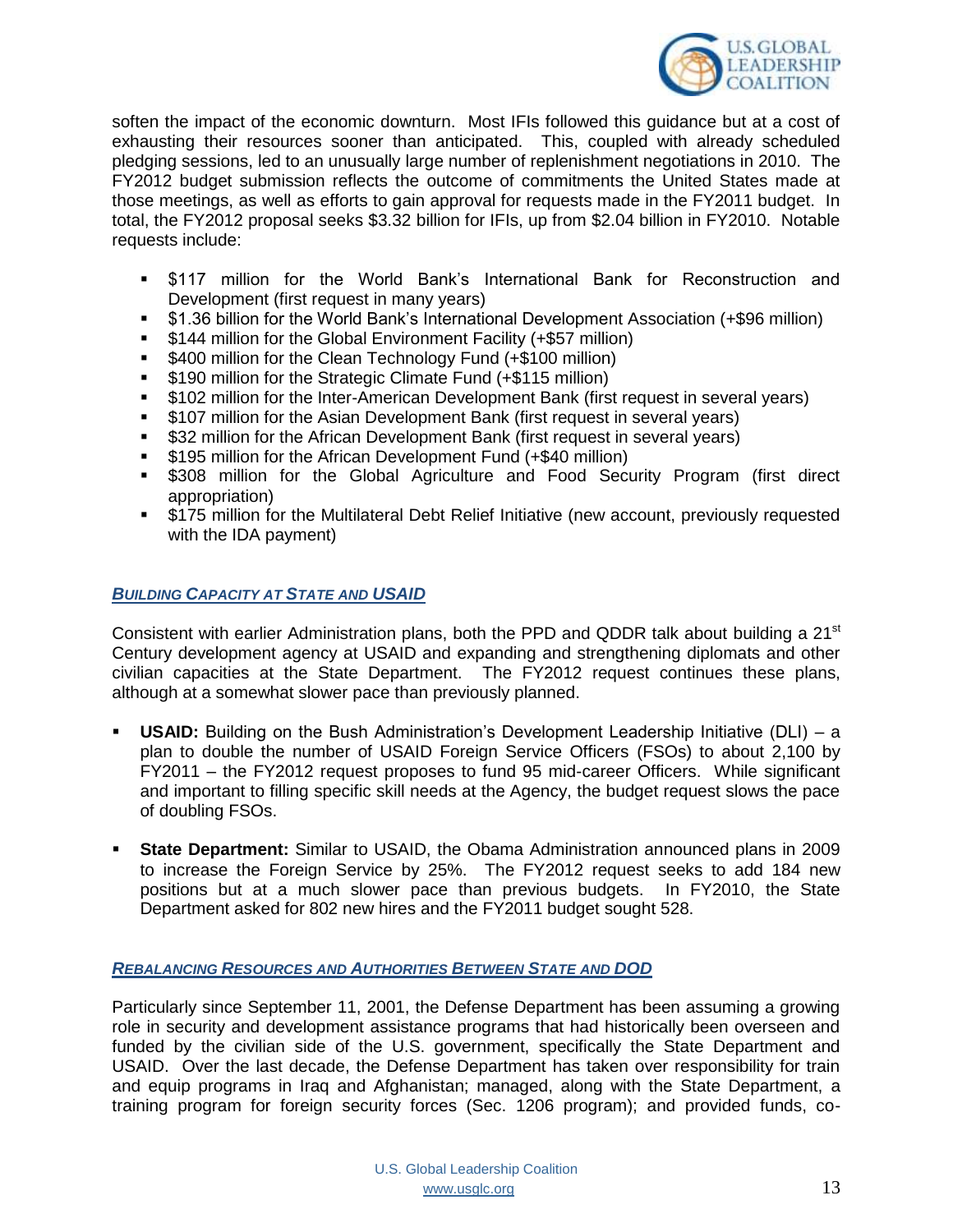

managed with State, for reconstruction and stabilization needs (Sec. 1207 program), among several other activities.

The need for DOD to assume these expanded authorities to some extent reflected limited International Affairs Budget resources and a lack of civilian capacity to effectively manage such activities. Increasingly, however, policymakers have argued that the State Department and USAID should be strengthened and provided the necessary resources to manage these foreign assistance programs that have been under their purview in the past.

The Administration has been considering this issue within an inter-agency review since 2009 and several changes were proposed in the FY2011 request. With funding not completed for the current fiscal year, it is uncertain the extent to which Congress will approve these new civilianled initiatives. Pending programs include:

- **Complex Crisis Fund:** Launched in FY2010 at \$50 million, the Complex Crisis Fund request for FY2011 is \$100 million. With the additional resources, this Fund would essentially replace the Sec. 1207 program that DOD and State jointly managed for the past several years. For FY2012, the Administration seeks \$75 million. The Fund is available to respond to unforeseen events with reconstruction, security, or stabilization support.
- **Iraqi Police Training:** Included in the FY2010 supplemental and FY2011 request was \$812 million under the International Narcotics and Law Enforcement account, providing necessary start-up expenses for the State Department to take over complete authority of training Iraqi police forces in FY2012. DOD has been funding and managing this operation since FY2003. The FY2012 budget includes an additional \$1 billion as the transfer from military to civilian control accelerates.
- **Pakistan Counterinsurgency Capability Fund:** First funded in FY2009 with \$700 million in the International Affairs Budget, the PCCF received appropriations from the Defense budget in FY2010. Under the terms of the current FY2011 Continuing Resolution, \$700 million is available for the Fund this year. The Administration seeks \$1.1 billion in FY2012, entirely funded from the International Affairs Budget.

The Administration adds to these earlier efforts in the FY2012 budget by proposing a new Global Security Contingency Fund, something that would be co-managed by DOD and the State Department. The Fund would be designed to draw on pooled resources from both agencies to provide security and stabilization assistance. It would essentially replace the existing Sec. 1206 authority. In addition to appropriations, the Fund requires Congressional authorization for a notto-exceed \$500 million account. It is unclear what the Defense Department plans to request for the Fund in its FY2012 request.

### **7. ACCOUNT-BY-ACCOUNT DETAIL OF CORE FY 2012 INTERNATIONAL AFFAIRS BUDGET**

### **USAID OPERATING EXPENSES (OE)**

FY12 Request  $$ 1.503$  billion FY10 Enacted \$ 1.389 billion Change from FY10 to FY12 \$ 114 million (8.2% increase)

### **USAID CAPITAL INVESTMENT FUND**

| FY12 Request        | \$189 million |
|---------------------|---------------|
| <b>FY10</b> Enacted | \$185 million |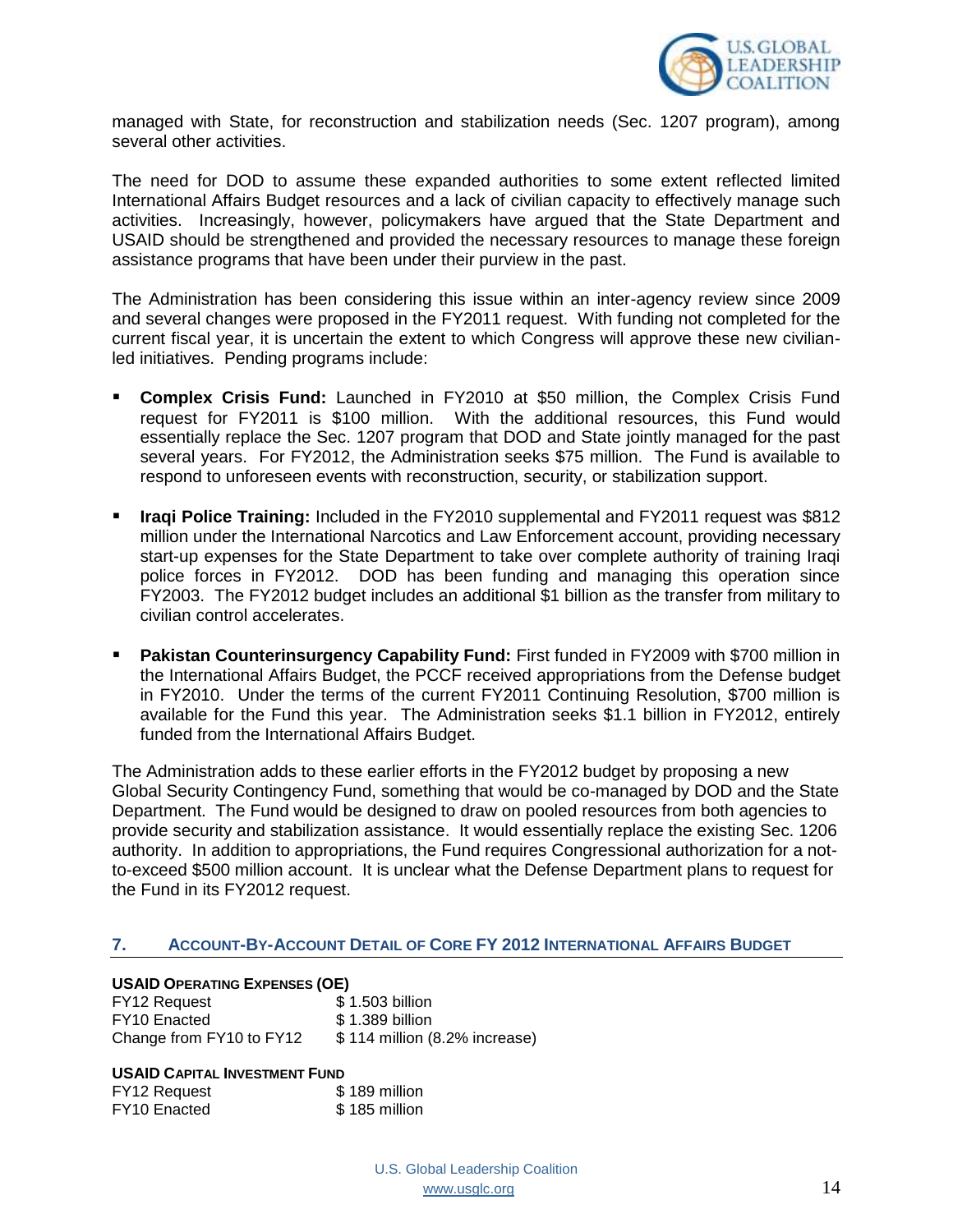

Change from FY10 to FY12 \$4 million (2.2% increase)

### **USAID INSPECTOR GENERAL OPERATING EXPENSES (IG)**

FY12 Request \$52 million FY10 Enacted \$ 50 million Change from FY10 to FY12 \$ 2 million (4% increase)

#### **GLOBAL HEALTH AND CHILD SURVIVAL – USAID**

| FY12 Request             | \$3.07 billion                                 |
|--------------------------|------------------------------------------------|
| FY10 Enacted             | \$2.47 billion (includes FY09 forward funding) |
| Change from FY10 to FY12 | \$600 million (24% increase)                   |

### **GLOBAL HEALTH AND CHILD SURVIVAL – STATE DEPARTMENT**

| FY12 Request             | \$5.64 billion                |
|--------------------------|-------------------------------|
| <b>FY10</b> Enacted      | $$5.36$ billion               |
| Change from FY10 to FY12 | \$280 million (5.2% increase) |

#### **DEVELOPMENT ASSISTANCE (DA)**

| FY12 Request             | \$2.92 billion               |
|--------------------------|------------------------------|
| FY10 Enacted             | $$2.52$ billion              |
| Change from FY10 to FY12 | \$400 million (16% increase) |

### **INTERNATIONAL DISASTER ASSISTANCE**

| <b>FY12 Request</b>      | \$887 million              |
|--------------------------|----------------------------|
| FY10 Enacted             | \$845 million              |
| Change from FY10 to FY12 | \$42 million (5% increase) |

#### **TRANSITION INITIATIVES (TI)**

| <b>FY12 Request</b>      | \$56 million               |
|--------------------------|----------------------------|
| FY10 Enacted             | \$55 million               |
| Change from FY10 to FY12 | \$ 1 million (2% increase) |

### **COMPLEX CRISES FUND**

| FY12 Request             | \$75 million                |
|--------------------------|-----------------------------|
| <b>FY10 Enacted</b>      | \$50 million                |
| Change from FY10 to FY12 | \$25 million (50% increase) |

#### **DEVELOPMENT CREDIT AUTHORITY**

| FY12 Request             | \$8 million |
|--------------------------|-------------|
| <b>FY10 Enacted</b>      | \$8 million |
| Change from FY10 to FY12 | \$ 0        |

### **ECONOMIC SUPPORT FUND (ESF)**

| FY12 Request             | \$5.97 billion               |
|--------------------------|------------------------------|
| FY10 Enacted             | $$6.57$ billion              |
| Change from FY10 to FY12 | \$-600 million (9% decrease) |

#### **ASSISTANCE FOR EUROPE, EURASIA, AND CENTRAL ASIA**

| FY12 Request             | \$627 million                 |
|--------------------------|-------------------------------|
| FY10 Enacted             | \$742 million                 |
| Change from FY10 to FY12 | \$-115 million (15% decrease) |

### **MIGRATION AND REFUGEE ASSISTANCE (MRA)**

| <b>FY12 Request</b>      | \$1.61 billion              |
|--------------------------|-----------------------------|
| FY10 Enacted             | \$1.69 billion              |
| Change from FY10 to FY12 | \$-80 million (5% decrease) |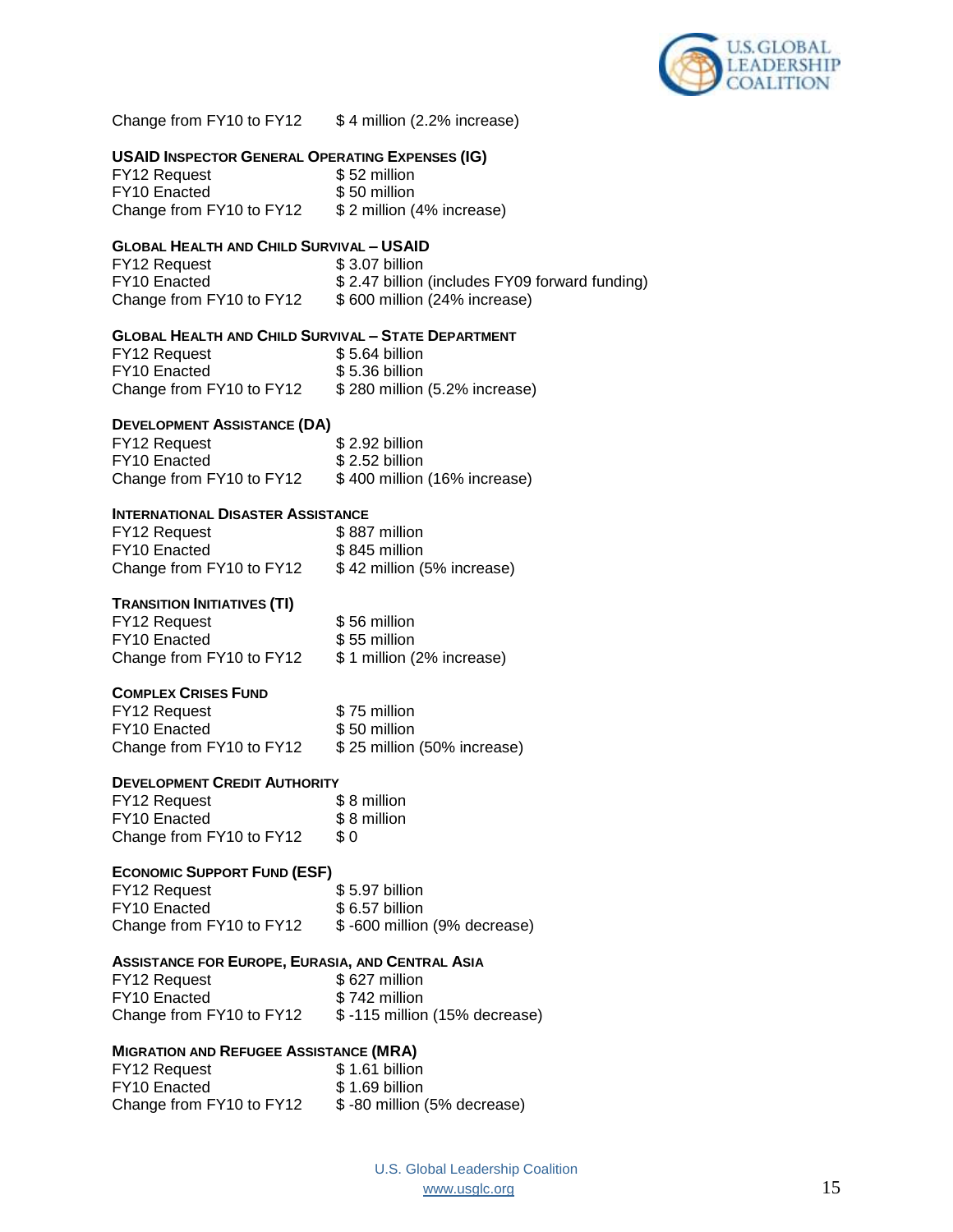

### **U.S. EMERGENCY REFUGEE AND MIGRATION ASSISTANCE (ERMA)**

| <b>FY12 Request</b>      | \$32 million                 |
|--------------------------|------------------------------|
| <b>FY10 Enacted</b>      | \$45 million                 |
| Change from FY10 to FY12 | \$-13 million (29% decrease) |

#### **PEACE CORPS**

| <b>FY12 Budget Request:</b> | \$440 million               |
|-----------------------------|-----------------------------|
| FY10 Enacted:               | \$400 million               |
| Change from FY10 to FY12    | \$40 million (10% increase) |

### **MILLENNIUM CHALLENGE CORPORATION**

| <b>FY12 Budget Request:</b> | \$1.13 billion             |
|-----------------------------|----------------------------|
| FY10 Enacted:               | \$1.11 billion             |
| Change from FY10 to FY12:   | \$20 million (2% increase) |

#### **INTER-AMERICAN FOUNDATION**

| FY12 Request             | \$19 million               |
|--------------------------|----------------------------|
| FY10 Enacted             | \$23 million               |
| Change from FY10 to FY12 | \$4 million (17% decrease) |

### **AFRICAN DEVELOPMENT FOUNDATION**

| FY12 Request             | \$24 million               |
|--------------------------|----------------------------|
| <b>FY10 Enacted</b>      | \$30 million               |
| Change from FY10 to FY12 | \$6 million (20% decrease) |

#### **TREASURY TECHNICAL ASSISTANCE**

| FY12 Request             | \$30 million               |
|--------------------------|----------------------------|
| FY10 Enacted             | \$25 million               |
| Change from FY10 to FY12 | \$5 million (20% increase) |

### **DEBT RESTRUCTURING**

| <b>FY12 Request</b>      | \$15 million                |
|--------------------------|-----------------------------|
| <b>FY10 Enacted</b>      | \$60 million                |
| Change from FY10 to FY12 | \$45 million (75% decrease) |

### **INTERNATIONAL NARCOTICS CONTROL AND LAW ENFORCEMENT (INCLE)**

| <b>FY12 Request</b>      | \$1.51 billion                                 |
|--------------------------|------------------------------------------------|
| FY10 Enacted             | \$1.85 billion (includes FY09 forward funding) |
| Change from FY10 to FY12 | \$340 million (18% decrease)                   |

### **NON-PROLIFERATION, ANTI-TERRORISM, DEMINING (NADR)**

| FY12 Request             | \$709 million              |
|--------------------------|----------------------------|
| FY10 Enacted             | \$754 million              |
| Change from FY10 to FY12 | \$45 million (6% increase) |

### **PEACEKEEPING OPERATIONS (PKO)**

| <b>FY12 Request</b>      | \$292 million                |
|--------------------------|------------------------------|
| <b>FY10</b> Enacted      | \$331 million                |
| Change from FY10 to FY12 | \$-39 million (12% decrease) |

### **INTERNATIONAL MILITARY EDUCATION AND TRAINING PROGRAM (IMET)**

| FY12 Request             | \$110 million             |
|--------------------------|---------------------------|
| FY10 Enacted             | \$108 million             |
| Change from FY10 to FY12 | \$2 million (2% increase) |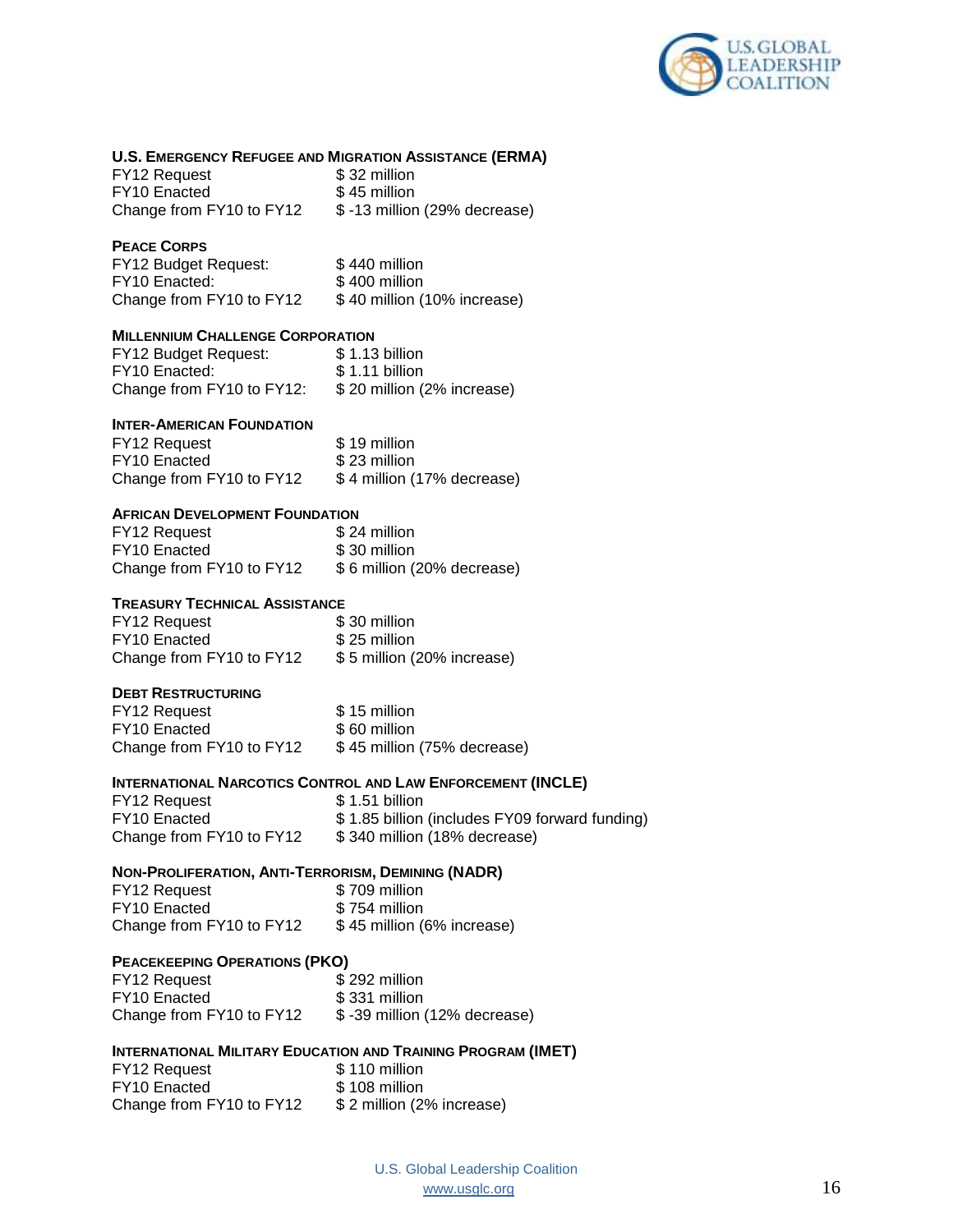

#### **FOREIGN MILITARY FINANCING (FMF)**

| FY12 Request             | \$5.55 billion               |
|--------------------------|------------------------------|
| FY10 Enacted             | \$5.47billion                |
| Change from FY10 to FY12 | \$80 million (1.5% increase) |

#### **PAKISTAN COUNTERINSURGENCY CAPABILITY FUND**

| FY12 Request             | \$1.10 billion |
|--------------------------|----------------|
| <b>FY10 Enacted</b>      | \$0            |
| Change from FY10 to FY12 | \$1.10 billion |

### **GLOBAL SECURITY CONTINGENCY FUND**

| FY12 Request             | \$50 million |
|--------------------------|--------------|
| FY <sub>10</sub> Enacted | \$ 0         |
| Change from FY10 to FY12 | \$50 million |

#### **INTERNATIONAL ORGANIZATIONS AND PROGRAMS (IO&P)**

| FY12 Request             | \$349 million                |
|--------------------------|------------------------------|
| <b>FY10</b> Enacted      | \$394 million                |
| Change from FY10 to FY12 | \$-45 million (11% decrease) |

#### **GLOBAL ENVIRONMENT FACILITY**

| FY12 Request             | \$144 million               |
|--------------------------|-----------------------------|
| <b>FY10 Enacted</b>      | \$87 million                |
| Change from FY10 to FY12 | \$57 million (66% increase) |

#### **INTERNATIONAL CLEAN TECHNOLOGY FUND**

| FY12 Request             | \$400 million                |
|--------------------------|------------------------------|
| FY10 Enacted             | \$300 million                |
| Change from FY10 to FY12 | \$100 million (33% increase) |

#### **STRATEGIC CLIMATE FUND**

| <b>FY12 Request</b>      | \$190 million                 |
|--------------------------|-------------------------------|
| <b>FY10</b> Enacted      | \$75 million                  |
| Change from FY10 to FY12 | \$115 million (153% increase) |

#### **INTERNATIONAL DEVELOPMENT ASSOCIATION**

| FY12 Request             | \$1.36 billion              |
|--------------------------|-----------------------------|
| FY10 Enacted             | $$1.26$ billion             |
| Change from FY10 to FY12 | \$100 million (8% increase) |

### **INTERNATIONAL BANK FOR RECONSTRUCTION AND DEVELOPMENT**

| FY12 Request             | \$117 million |
|--------------------------|---------------|
| FY10 Enacted             | -S O          |
| Change from FY10 to FY12 | \$117 million |

#### **INTER-AMERICAN DEVELOPMENT BANK**

| FY12 Request             | \$102 million |
|--------------------------|---------------|
| <b>FY10 Enacted</b>      | \$ 0          |
| Change from FY10 to FY12 | \$102 million |

### **ENTERPRISE FOR THE AMERICAS MULTILATERAL INVESTMENT FUND**

| FY12 Request             | \$25 million |
|--------------------------|--------------|
| FY10 Enacted             | \$25 million |
| Change from FY10 to FY12 | \$0          |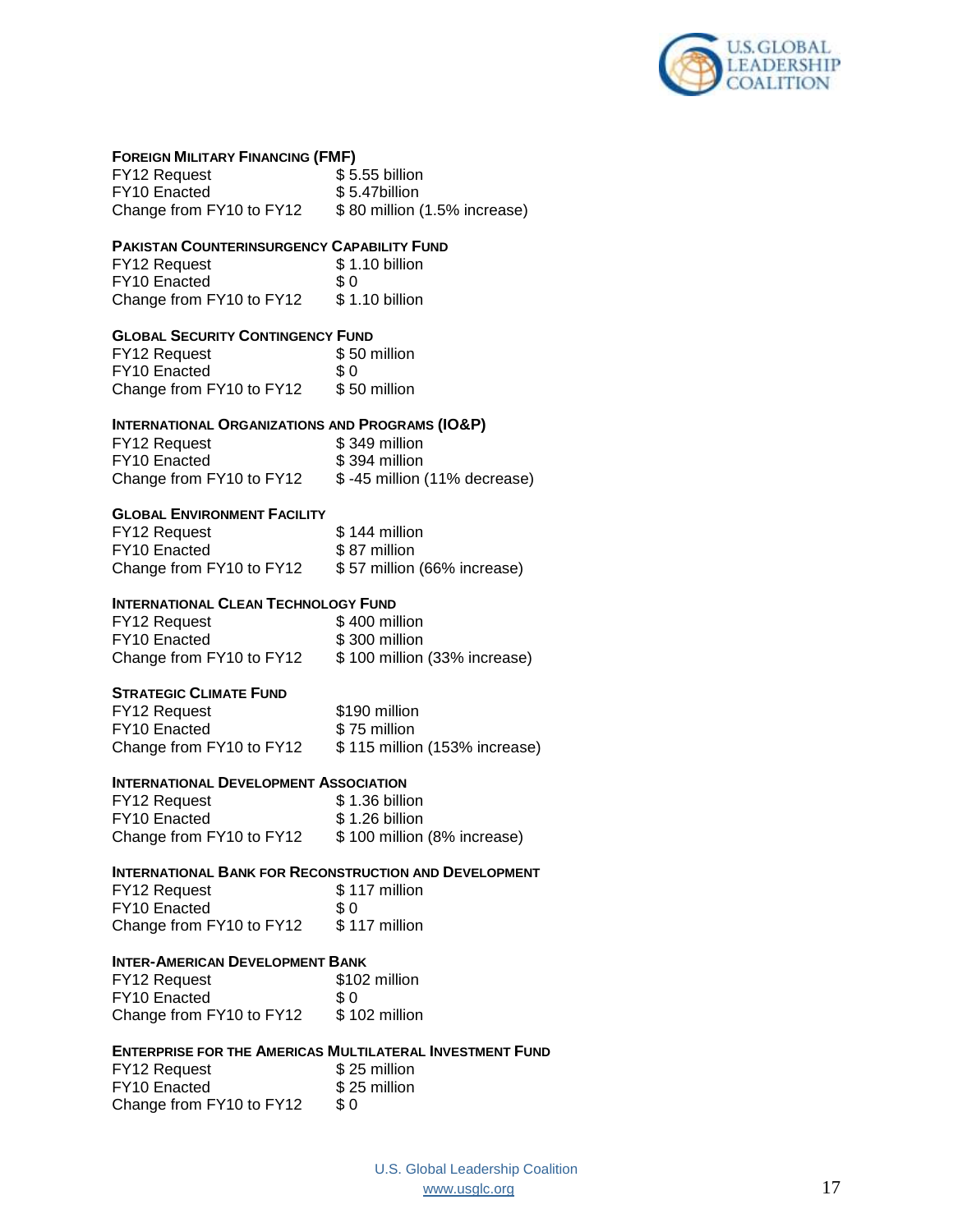

| <b>INTER-AMERICAN INVESTMENT CORPORATION</b><br>FY12 Request<br>FY10 Enacted                                      | \$20 million<br>\$5 million                                   |
|-------------------------------------------------------------------------------------------------------------------|---------------------------------------------------------------|
| Change from FY10 to FY12                                                                                          | \$15 million (300% increase)                                  |
| <b>ASIAN DEVELOPMENT BANK</b><br>FY12 Request<br>FY10 Enacted<br>Change from FY10 to FY12                         | \$107 million<br>\$0<br>\$107 million                         |
| ASIAN DEVELOPMENT FUND<br>FY12 Request<br>FY10 Enacted<br>Change from FY10 to FY12                                | \$115 million<br>\$105 million<br>\$10 million (10% increase) |
| <b>AFRICAN DEVELOPMENT BANK</b><br>FY12 Request<br>FY10 Enacted<br>Change from FY10 to FY12                       | \$32 million<br>\$0<br>\$32 million                           |
| <b>AFRICAN DEVELOPMENT FUND</b><br>FY12 Request<br>FY10 Enacted<br>Change from FY10 to FY12                       | \$195 million<br>\$155 million<br>\$40 million (26% increase) |
| INTERNATIONAL FUND FOR AGRICULTURAL DEVELOPMENT<br>FY12 Request<br>FY10 Enacted<br>Change from FY10 to FY12       | \$30 million<br>\$30 million<br>\$0                           |
| <b>GLOBAL AGRICULTURE AND FOOD SECURITY PROGRAM</b><br>FY12 Request<br>FY10 Enacted<br>Change from FY10 to FY12   | \$308 million<br>\$0<br>\$308 million                         |
| <b>MULTILATERAL DEBT RELIEF INITIATIVE</b><br>FY12 Request<br>FY10 Enacted<br>Change from FY10 to FY12            | \$175 million<br>\$0<br>\$175 million                         |
| <b>EXPORT-IMPORT BANK</b><br>FY12 Request<br>FY10 Enacted<br>Change from FY10 to FY12                             | \$-213 million net<br>\$2 million net<br>\$-211 million       |
| <b>OVERSEAS PRIVATE INVESTMENT CORPORATION (OPIC)</b><br>FY12 Request<br>FY10 Enacted<br>Change from FY10 to FY12 | \$-188 million net<br>\$-203 million net<br>\$15 million      |
| TRADE AND DEVELOPMENT AGENCY (TDA)<br>FY12 Request<br>FY10 Enacted<br>Change from FY10 to FY12                    | \$56 million<br>\$55 million<br>\$1 million (2% increase)     |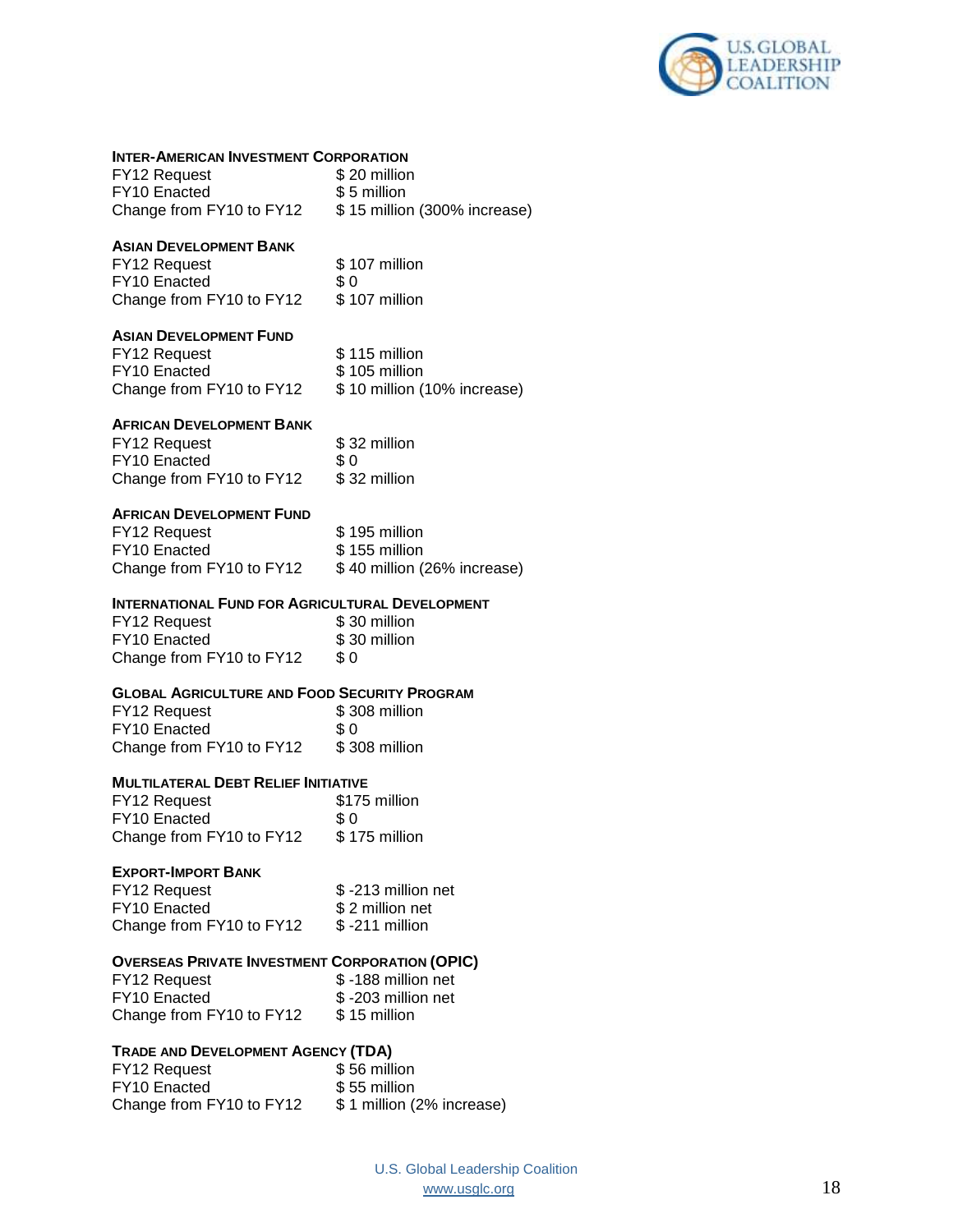

#### **DIPLOMATIC AND CONSULAR PROGRAMS**

| <b>FY12 Request</b>       | \$7.57 billion                  |
|---------------------------|---------------------------------|
| FY10 Enacted:             | \$8.87 billion                  |
| Change from FY10 to FY12: | $$ -1.3$ billion (15% decrease) |

#### **CAPITAL INVESTMENT FUND**

FY12 Request \$ 125 million FY10 Enacted \$139 million<br>Change from FY10 to FY12 \$-14 million (10% decrease) Change from FY10 to FY12

### **EMBASSY SECURITY, CONSTRUCTION & MAINTENANCE**

| <b>FY12 Request</b>      | \$1.80 billion             |
|--------------------------|----------------------------|
| <b>FY10 Enacted</b>      | \$1.82 billion             |
| Change from FY10 to FY12 | \$-2 million (1% decrease) |

#### **CIVILIAN STABILIZATION INITIATIVE**

| FY12 Request             | \$92 million                  |
|--------------------------|-------------------------------|
| FY10 Enacted             | \$120 million                 |
| Change from FY10 to FY12 | \$ -28 million (23% decrease) |

### **STATE DEPARTMENT OFFICE OF THE INSPECTOR GENERAL**

| <b>FY12 Request</b>      | \$65 million              |
|--------------------------|---------------------------|
| <b>FY10</b> Enacted      | \$60 million              |
| Change from FY10 to FY12 | \$5 million (8% increase) |

#### **EDUCATIONAL AND CULTURAL EXCHANGE PROGRAMS**

FY12 Request \$637 million FY10 Enacted \$635 million Change from FY10 to FY12 \$ 2 million (less than 1% increase)

### **OTHER ADMINISTRATION OF FOREIGN AFFAIRS**

| FY12 Request             | \$70 million               |
|--------------------------|----------------------------|
| FY10 Enacted             | \$77 million               |
| Change from FY10 to FY12 | \$-7 million (9% decrease) |

#### **CONTRIBUTIONS TO INTERNATIONAL ORGANIZATIONS**

| FY12 Budget Request:      | \$1.62 billion               |
|---------------------------|------------------------------|
| FY10 Enacted:             | \$1.68 billion               |
| Change from FY10 to FY12: | \$ -60 million (4% decrease) |

### **CONTRIBUTIONS FOR INTERNATIONAL PEACEKEEPING ACTIVITIES**

| FY12 Request             | \$1.92 billion                |
|--------------------------|-------------------------------|
| FY <sub>10</sub> Enacted | \$2.13 billion                |
| Change from FY10 to FY12 | \$-210 million (10% decrease) |

#### **RELATED APPROPRIATIONS**

| FY12 Request             | \$44 million                 |
|--------------------------|------------------------------|
| FY10 Enacted             | \$27 million                 |
| Change from FY10 to FY12 | \$-17 million (63% decrease) |

### **NATIONAL ENDOWMENT FOR DEMOCRACY**

| FY12 Request             | \$104 million                 |
|--------------------------|-------------------------------|
| FY <sub>10</sub> Enacted | \$118 million                 |
| Change from FY10 to FY12 | \$ -14 million (12% decrease) |